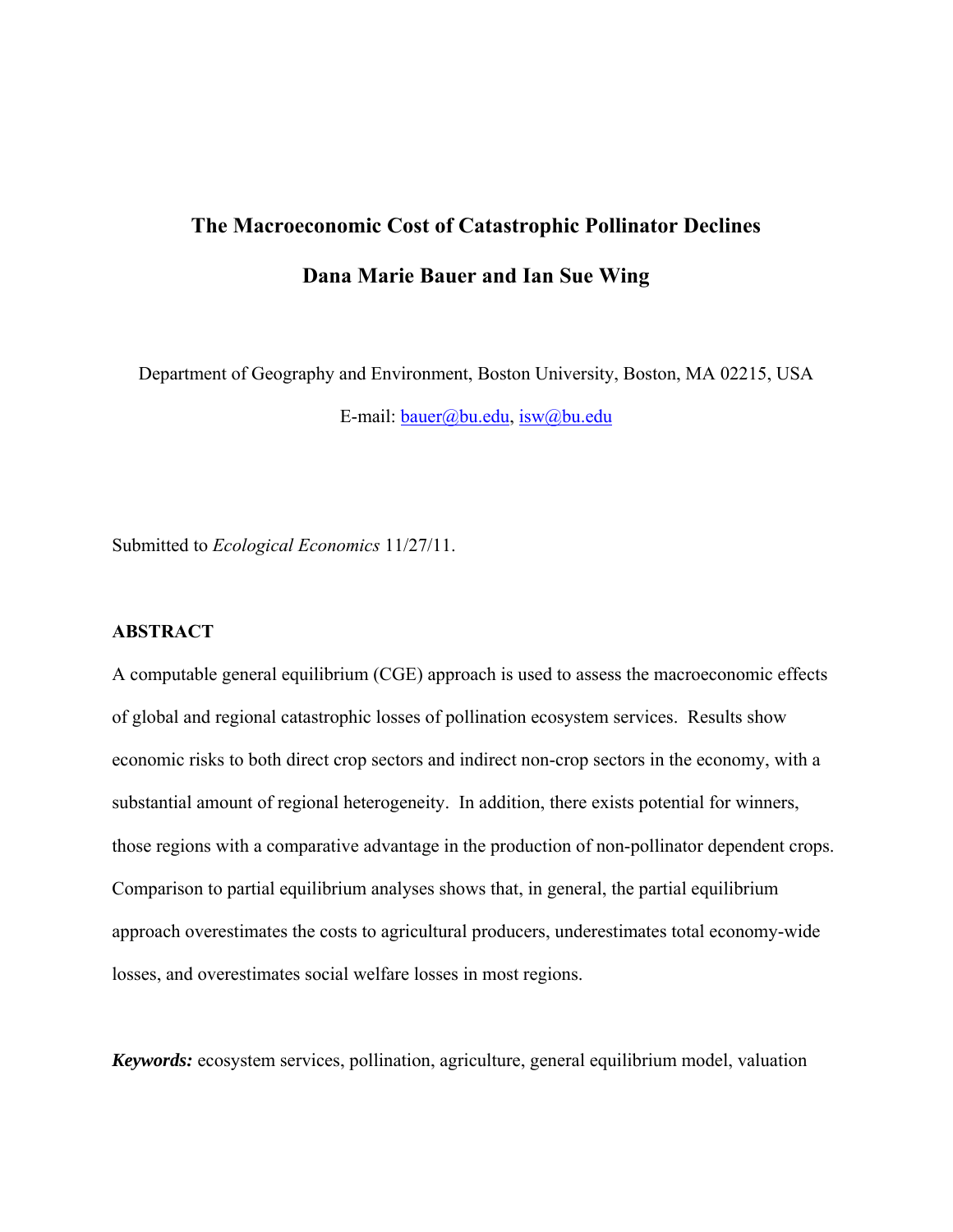#### **1. Introduction**

 $\overline{a}$ 

Pollination is a valuable ecosystem service which provides a variety of benefits including food and fiber, plant-derived medicines, ornamentals and other aesthetics, genetic diversity, and overall ecosystem resilience (Naban and Buchmann 1997; MEA 2003). Mounting evidence of long-run declines of both managed and wild insect pollinators at local and regional levels has raised concerns over potential risks to global food security and economic development, particularly in countries where agriculture is a large portion of the economy (Kluser and Peduzzi 2007; Steffan-Dewenter et al. 2005; Allen-Wardell et al. 1998). Acute declines have occurred in Europe and North America (Beismeijer et al. 2006; NRC 2007; vanEngelsdorp et al. 2008; Potts et al. 2010), and have been linked to pests, diseases, habitat destruction and agricultural intensification (Cunningham 2000; Kremen et al. 2002; Priess et al. 2007; Winfree et al. 2009; Le Feon et al. 2010; vanEngelsdorf and Meixner 2010). A particular worry is the confluence of these trends and agriculture's increasing dependence on pollination services globally (Aizen et al. 2008, 2009; Aizen and Harder 2009; Garibaldi et al. 2009), which has fueled fears of a global pollinator crisis (Steffan-Dewenter et al. 2005).<sup>1</sup>

These concerns have spurred efforts to quantify the economic benefits of pollination as an ecosystem service, elucidate the implications of pollinator declines for the supply of this service, and assess the economic and broader societal impacts of adverse supply shocks. Recent papers have sought to address the last question in the context of agriculture by estimating the proportions of crops in a specific region that depend on pollinators, and calculating losses in terms of the value of the corresponding production at risk and the partial equilibrium impact on consumer surplus of a total loss of pollinator-dependent output (Losey and Vaughan 2006; Gallai

<sup>&</sup>lt;sup>1</sup> Globally, 75% of primary crop species and 35% of crop production rely on some level of animal pollination (Klein et al. 2007), while in the United States, more than half of primary crop species and 20% of primary crop production rely in part on animal pollination services (Bauer and Sue Wing 2010).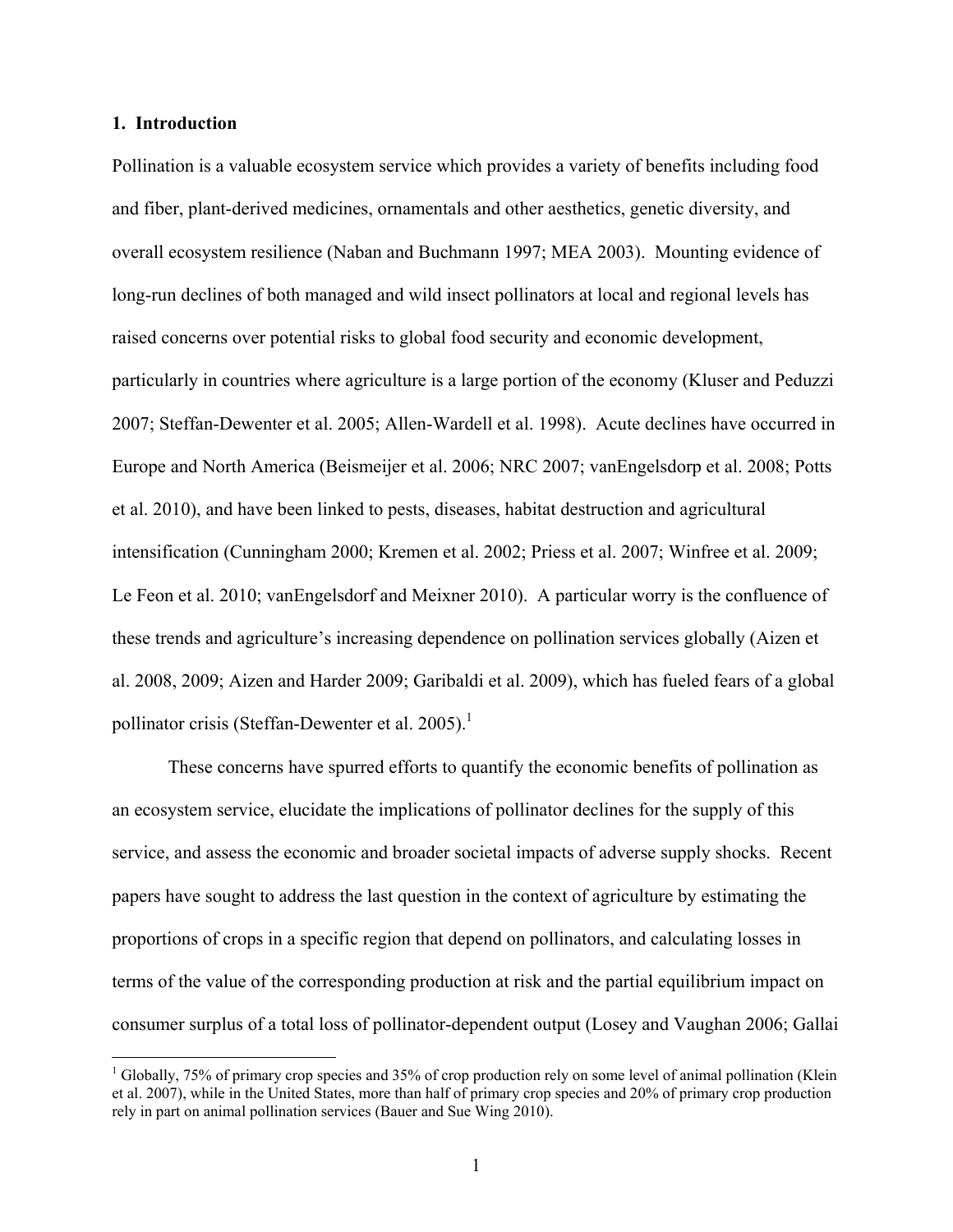et al. 2009a). This approach has been adopted by the U.N. Food and Agricultural Organization (FAO 2009; Gallai and Vaissiere 2009).

In the present paper, we extend this methodology to a general equilibrium setting with the aim of rigorously quantifying the macroeconomic consequences of catastrophic losses of pollination service inputs to agriculture. Our approach is to incorporate measures of the pollinator dependence of different crops into the sectoral production functions of a multi-region, multi-sector computable general equilibrium (CGE) model. Following Gallai and Vaissiere (2009), we simulate catastrophic pollinator declines as exogenous reductions in the productivity of crop sectors by the fraction of pollinator-dependent production. The resulting price and quantity adjustments across domestic and international markets for agricultural as well as nonagricultural commodities elucidate the true welfare impacts of pollinator declines and the economic channels through which they operate.

 The remainder of the paper is organized as follows. In section 2, we begin with a brief survey of the methods used by previous studies to value pollination services and quantify the impacts of declines therein. Our own methodology is described in section 3, which outlines the construction of our scenarios of pollination service losses, gives an overview of the CGE model's structure, database and calibration, and explains its relationship to the partial equilibrium analyses. Section 4 presents the results of our simulations, and draws comparisons with partial equilibrium assessments to yield insights into the potential spillover effects of pollinator declines on the costs of production in agricultural and non-agricultural sectors, changes in the relative prices of commodities and factors, and changes in consumers' welfare. Section 5 concludes with a summary of our findings and suggestions for future research directions.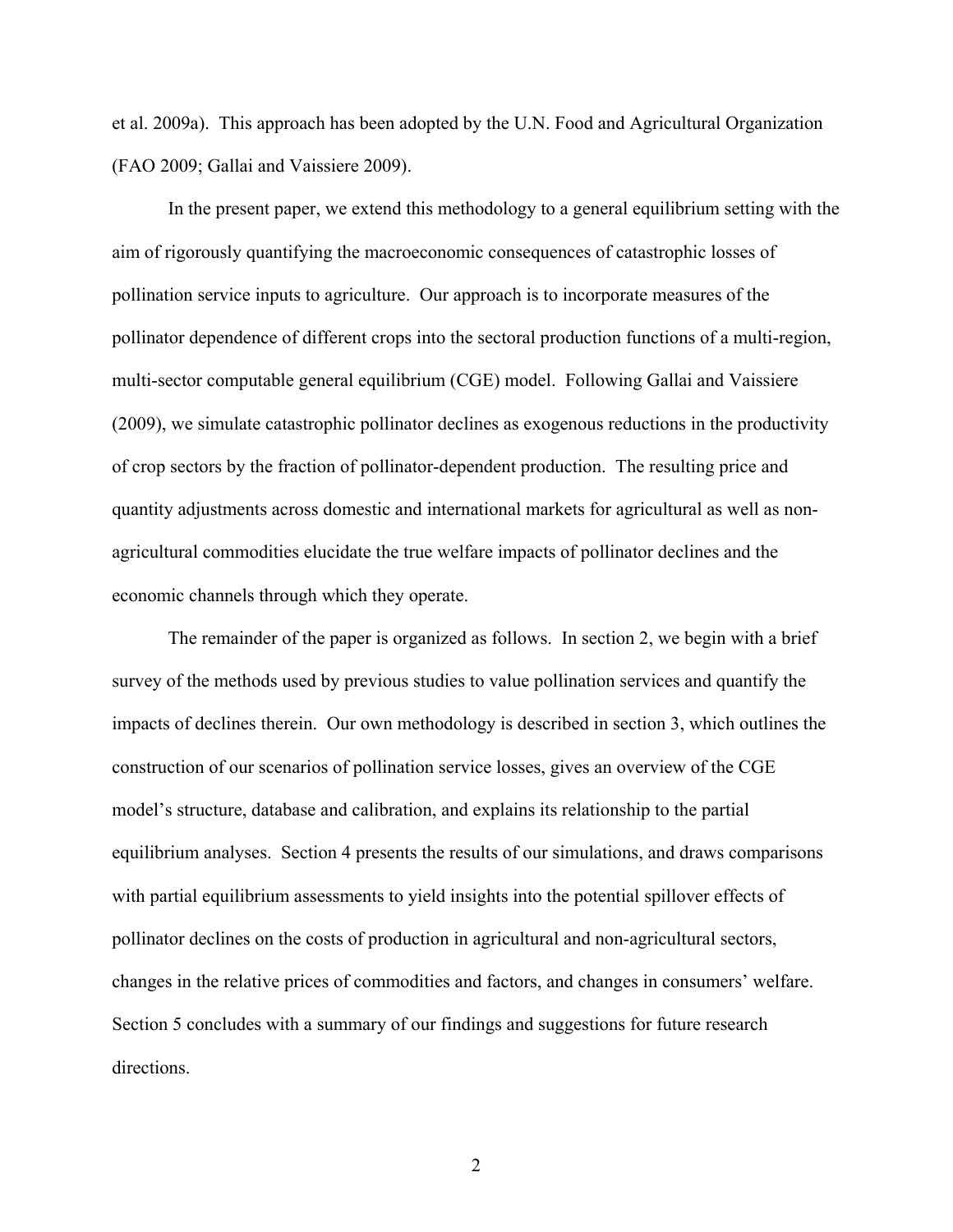#### **2. Methods of Valuing Pollination Services**

 Economic valuation of pollination services provides information on the economic consequences of potential pollination shortages to various sectors of the economy and contributes to the decision-making process regarding selection of alternative mitigation strategies. Economic valuation studies focused on pollination services supplied to agriculture have, until recently, fallen into one of four categories, each of which has its weaknesses.

The first set of studies values the pollination services provided by commercially available bee colonies. Because these pollination services are exchanged through markets, colony rental prices are used as a direct measure of value (Burgett 2009; Burgett et al. 2010; Caron 2010). The drawback of this approach is that rental fees are a poor indicator of the non-market value of pollination services provided by wild insects, which in most parts of the world are responsible for much of the pollination in agriculture.

The second category of valuation studies measures the portion of the total value of crop production that can be directly attributed to animal pollination, typically using the formula  $D \times Q$  $\times$  *P*, where *D* is the share of the yield of a particular crop that depends on pollinators, *Q* is production of the crop, and *P* is its price. This approach has been used to value the services provided by both managed and wild pollinator species (Robinson et al. 1989; Morse and Calderone 2000; Losey and Vaughan 2006; Gallai et al. 2009a) and has been adopted by the FAO in a spreadsheet tool for assessing the value of pollination services and national vulnerabilities to pollinator declines (FAO 2009; Gallai and Vaissiere 2009). The limitations of this approach are its failure to account for the costs of other inputs such as labor, capital and fertilizer, its assumption of perfectly elastic demand that ignores the price impacts of crop supply shocks, and its lack of recognition of substitutes for animal pollination such as mechanized and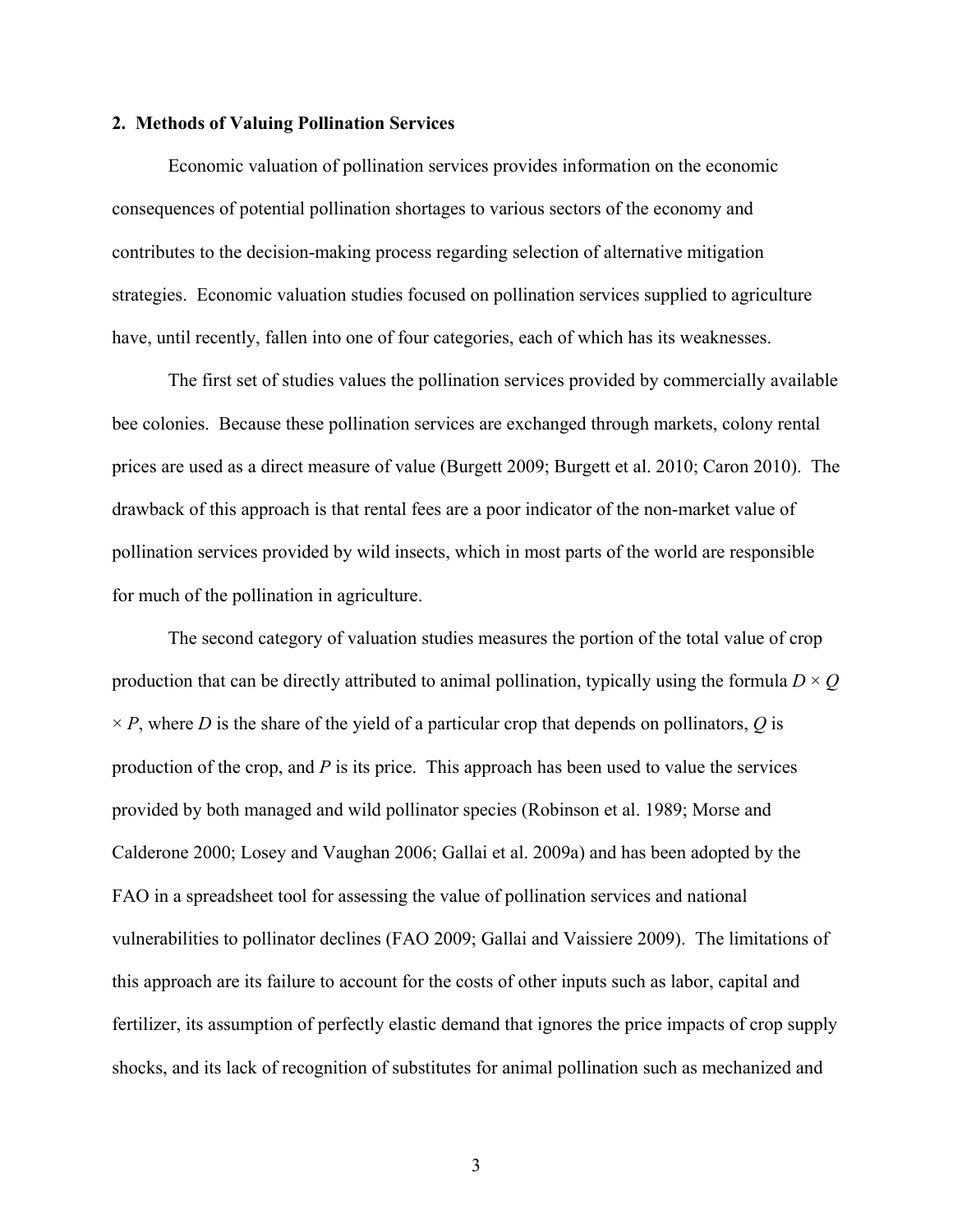hand pollination or shifts to less pollinator-dependent cultivars (Muth and Thurman 1995; Allsopp et al. 2008; Winfree et al. 2011).

Studies in the third category measure the economic value of pollination services as the sum of the changes to producer and consumer surplus induced by the decrease in production due to a loss of pollination services (Kevan and Phillips 2001). This approach has been applied to pollination services provided by managed bees in a developed country context (Southwick and Southwick 1992), by wild bees in a developing country context (Kasina et al. 2009), as well as for total pollination services globally (Gallai et al. 2009a). Partial equilibrium estimates of shocks to consumer and producer surplus consider the market for a single crop in isolation, ignoring potentially important adjustments in input and output markets across the rest of the economy. For example, processed food producers are affected by an adverse crop supply shock through the channel of higher intermediate raw material prices, which in turn leads to final consumers seeing increased prices of both processed and non-processed foods.

Technology substitution is the basis of the fourth valuation technique, which employs a replacement cost approach whereby non-animal pollination alternatives (e.g., hand pollination or mechanized pollen dusting) are considered viable substitutes that offset the lost quantity of pollinator-provided services (Allsopp et al. 2008). However, the fact that replacement options ignore individuals' preferences and behavior creates that problem that they are not appropriate for making welfare calculations (NRC 2005). In particular, it seems doubtful that farmers will simply continue to purchase the same amount of equivalent pollination services if they are more costly; rather, they will likely exploit other margins of adjustment such as altering their mix of crops.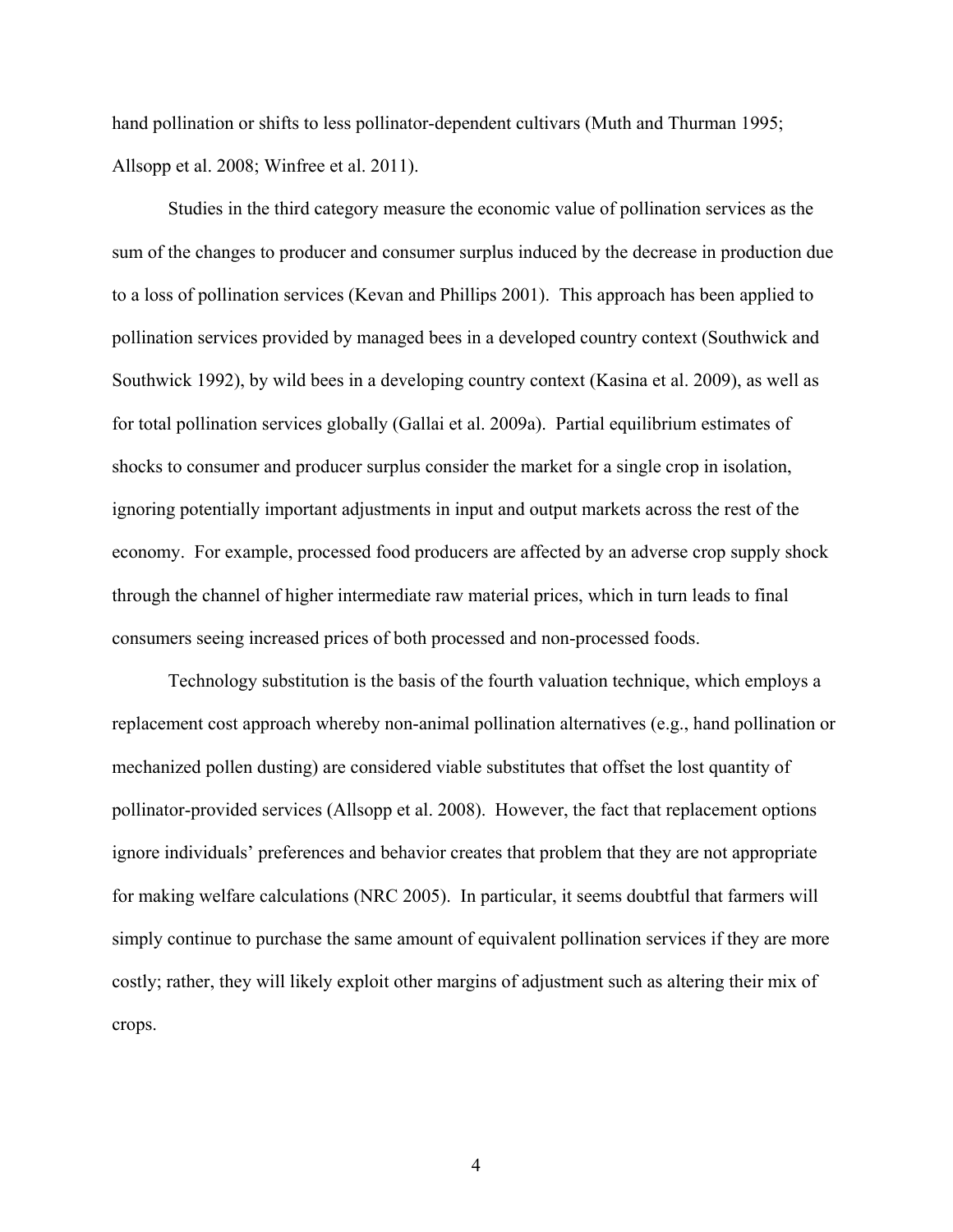The need to overcome the aforementioned problems has prompted recent interest in using multi-market general equilibrium simulations to assess the economic consequences of changes in environmental quality and ecosystem service supplies (Brower et al. 2008; Carbone and Smith 2008, 2010; Sue Wing 2009, 2011; Delink et al. 2011). The primary advantage of this approach is its ability to consistently track changes in prices and demands across multiple interrelated markets, to summarize the macroeconomic effects of shocks by utilizing theoretically consistent measures of the change in aggregate economic welfare, and to test the consequences of different possibilities to substitute other inputs for pollination services. Notwithstanding this, computable general equilibrium (CGE) approaches have seen only limited application to the issue of pollinator declines.

In a key paper, Monck et al. (2008) use a single-country CGE model to assess the economic impacts of a potential invasion of the *Varroa* mite—a major honey bee pest—into Australia, the only major developed economy that currently relies on its large feral honey bee population for the majority of its pollination services, but has not yet experienced *Varroa*'s destructive effects. The model divides the economy into multiple crop sectors and two pollination services sectors, one with honey production and one with pollination-only, and is used to simulate the market impacts of counterfactual scenarios of *Varroa* incursion with and without pollination industry preparation. The results suggest that while investment in the managed pollination services industry is costly, overall benefits can be gained by moderating the short-run impacts of incursion on the overall supply of pollination services.

Gallai et al. (2009b) analyze the distributional consequences of pollinator declines using a stylized analytical general equilibrium model. Their model economy consists of two firms each of which produces a single good, and one of which requires inputs of pollination services—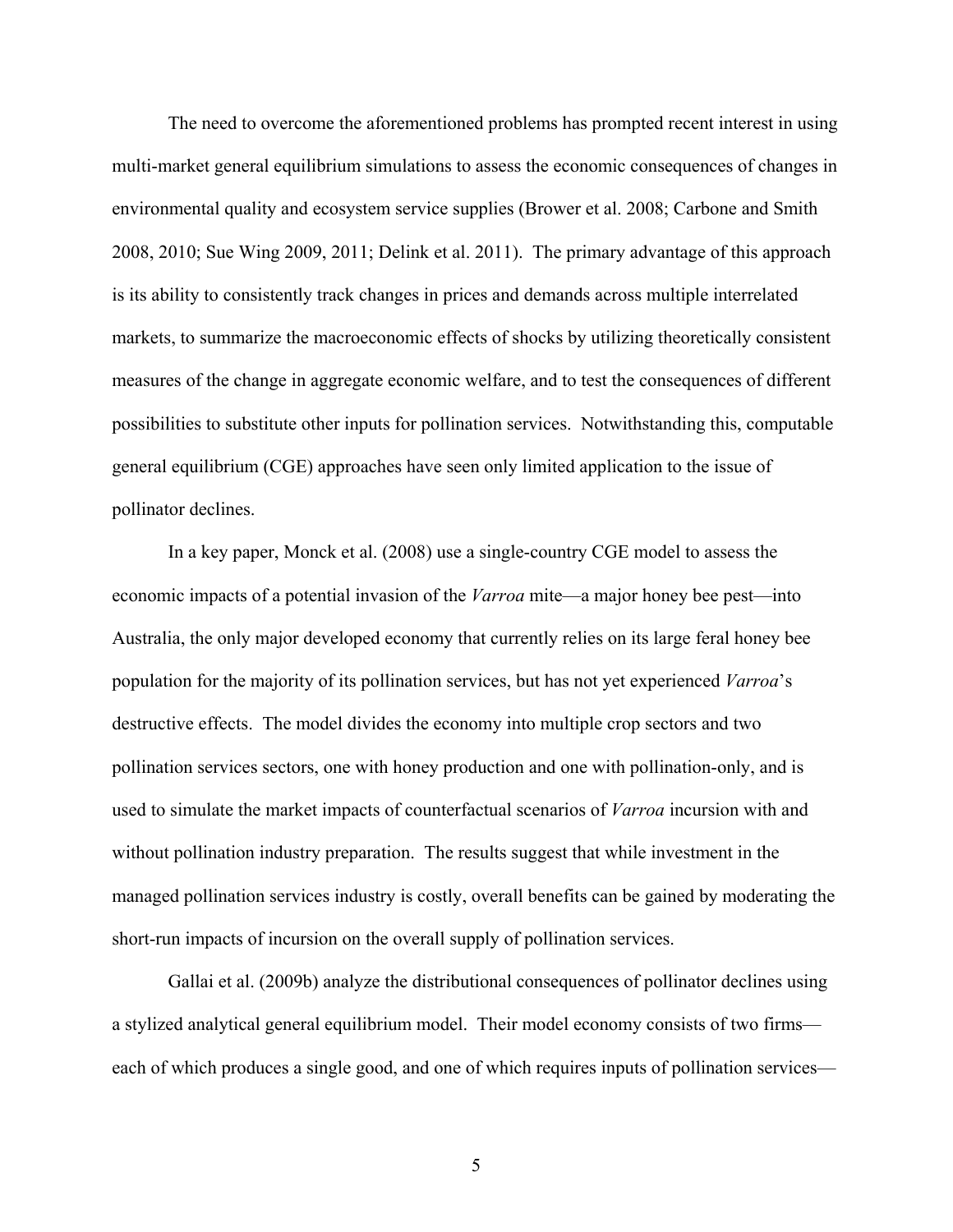and two consumers endowed with factors of production. In this setting, pollinator declines have different distribution effects under different property rights regimes. They show that under an egalitarian distribution of property rights, both consumers suffer and there is an unequivocal loss in social welfare, while under a polarized structure of property rights the consumer without the pollination endowment can experience a welfare gain.

Our approach in this paper is a standard application of a static multi-region, multi-sector CGE model. We simulate agricultural production in, and trade among, 18 world regions, each of which resolves four broad crop sectors that exhibit varying degrees of pollinator dependency. Our model also includes detailed representations of nine additional sectors that demand the outputs of, or supply intermediate inputs to, pollinator-dependent agriculture. We simulate pollinator declines as exogenous neutral shocks to the productivity of the four key sectors, and examine the direct (crop sector) and indirect (non-crop sector) effects of a global and region-byregion loss of pollination services.

#### **3. Methods**

#### *3.1 The Numerical Model*

Our integrated ecological-economic CGE model of pollination services, agriculture, and global trade was developed using an updated version of the GTAPinGAMS package, originally developed by Rutherford and Paltsev (Rutherford 1999). As shown in Table 1, the model divides the world into 18 regions that mirror the FAO's member country groupings. Production in each region is divided into 13 broad industry groupings, which are made up of four crop sectors, the major markets for their outputs (e.g., food products) which represent forward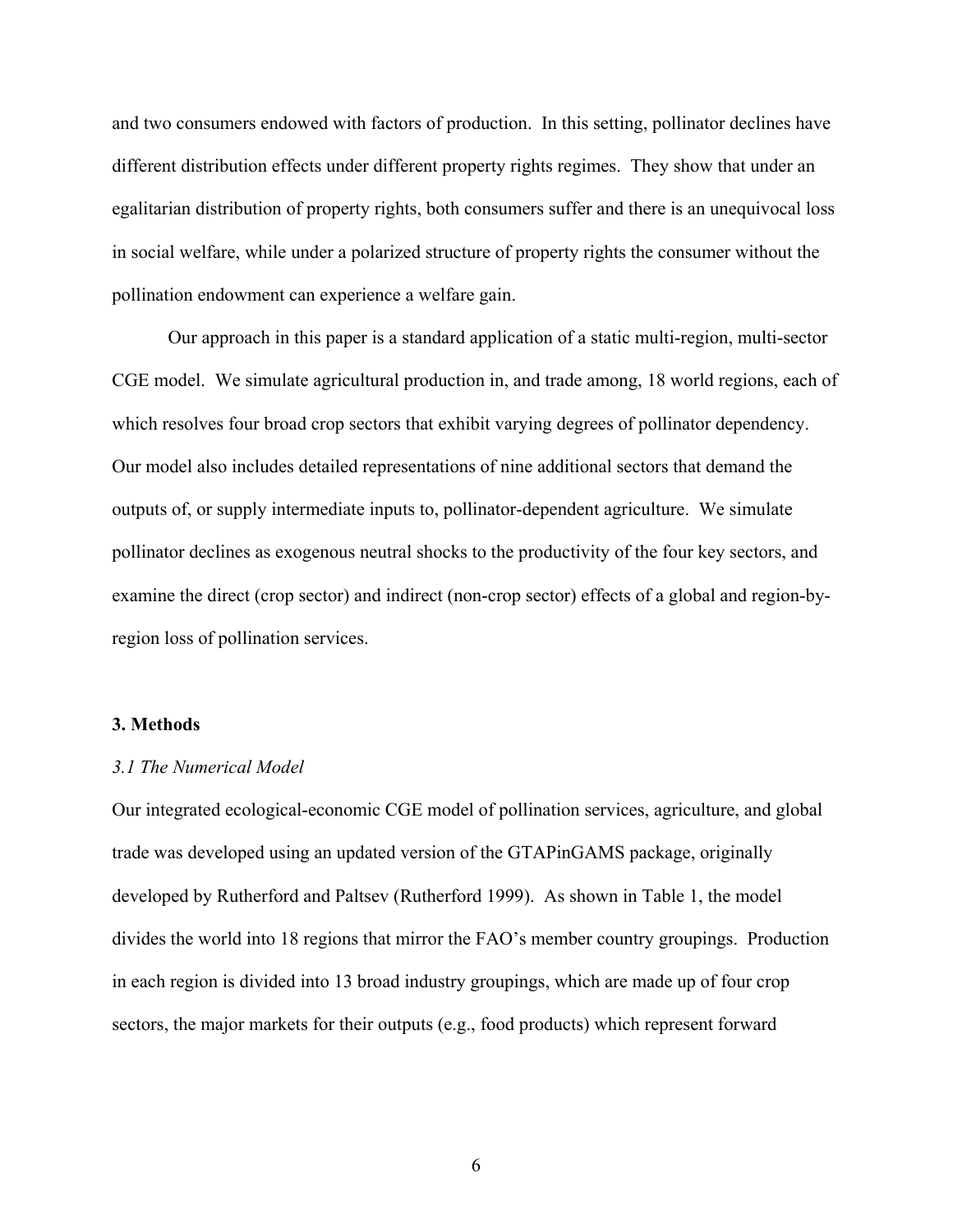economic linkages, and their inputs (e.g., fuels, chemicals such as fertilizer and pesticides) which represent backward linkages.

Consumers in each region are modeled as a representative agent who has nested constant elasticity of substitution (CES) preferences and is endowed with the factors of production: labor and capital. Production in each region occurs in the 13 industry sectors, each of which is modeled as a representative producer of a single output commodity using nested CES production technology as shown in Fig. 1. Each region is treated as a small open economy linked to all other regions by trade in commodities. The latter is modeled using the Armington (1969) assumption that differentiates goods according to their region of production, and specifies a nested CES composite of imported and domestic varieties of each commodity that fulfills domestic final and intermediate demands.

The assumption of expenditure minimization by households yields final demands for final uses of commodities and allows unit expenditure on an aggregate consumption bundle to be expressed as a function of commodity prices. The assumption of cost minimization by firms yields demands for intermediate uses of commodities and factors and allows the unit cost of production to be expressed as a function of commodity and factor prices. The CGE model is constructed by algebraically combining the unit cost and expenditure functions and the commodity and factor demands with the Walrasian equilibrium conditions of market clearance (supply-demand balance) in goods and factors, zero profit (equality of price and marginal cost) in production, and income-expenditure balance for households (for details, see Sue Wing 2009, 2011). The resulting square system of nonlinear equations is numerically calibrated using version 7.2 of the Global Trade Analysis Project (GTAP) input-output database of global production and trade for the benchmark year 2004 (Narayanan and Walmsley 2008), formulated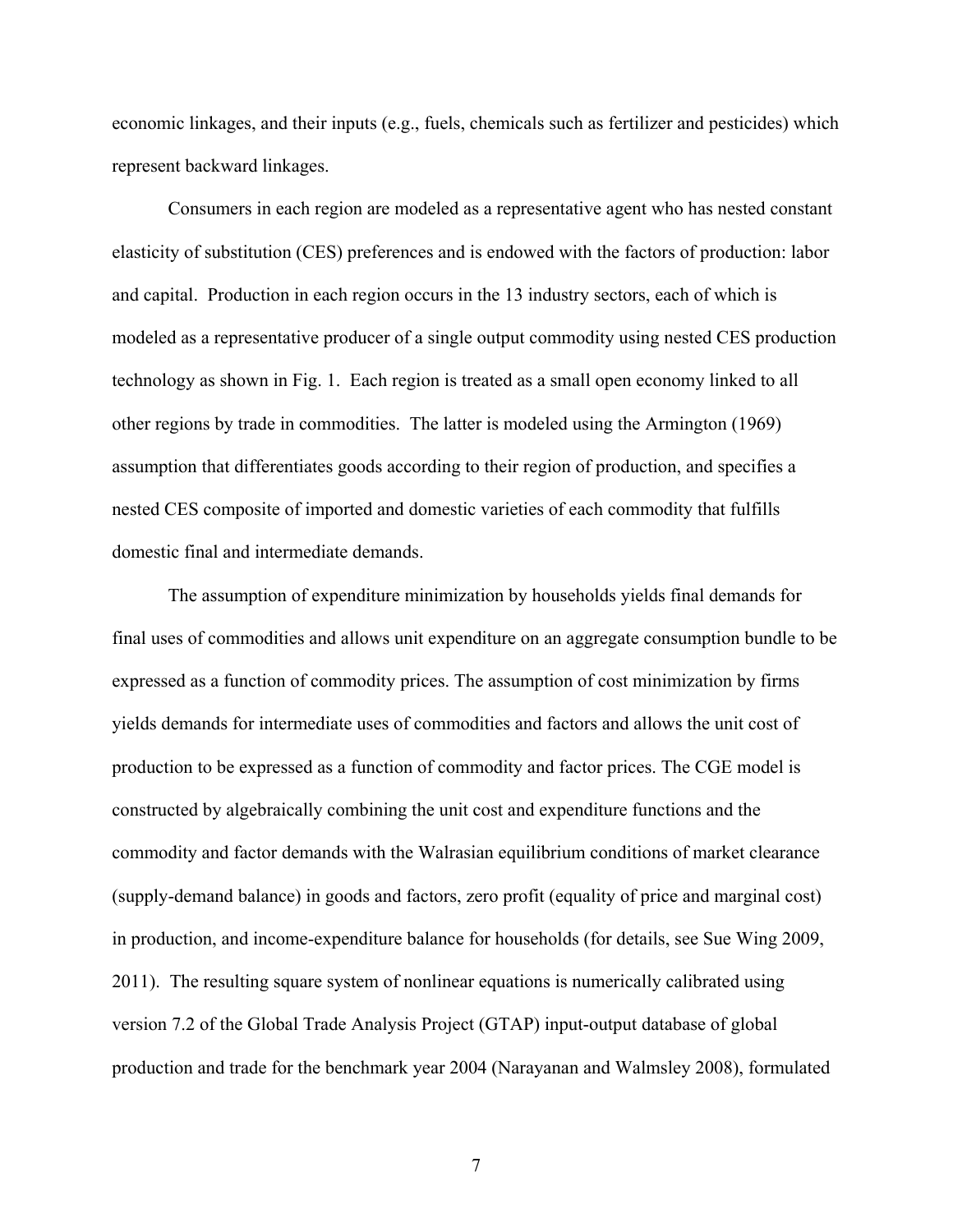as a mixed complementarity problem using the MPSGE subsystem (Rutherford 1995) for the GAMS optimization package (Brooke et al. 2011), and solved using the PATH solver (Ferris and Munson 2000).

### *3.2 Simulating the Effects of Pollination Service Losses*

 The impacts of changes in the regional supplies of pollination services are modeled in a deliberately simple way, by subjecting our four crop sectors to exogenous neutral productivity shocks that are calculated using ecologically-defined agricultural crop pollinator dependency ratios. Pollinator dependency is a measure of the level of impact that animal pollination has on the productivity of particular plant species. It varies dramatically among crops, with the highest level of dependence found predominantly in fruits, vegetables, and nuts. We use Klein et al.'s (2007) animal pollinator dependency classification scheme, which, based on a review of the literature on pollination requirements among primary crop species, quantifies the yield reduction as a consequence of an absence of pollinators:

- 1. *Essential*: > 90% [0.95] (e.g., cocoa beans, kiwi, pumpkins, watermelons)
- 2. *Great*: 40-90% [0.65] (e.g., almonds, apples, blueberries, cucumbers, pears)
- 3. *Modest*: 10-40% [0.25] (e.g., currants, sesame seeds, soybeans, strawberries)
- 4. *Little*: < 10% [0.05] (e.g., lemons, limes, oranges, tomatoes)
- 5. *None*: no reduction in production [0.0] (e.g., asparagus, maize, oats, wheat)
- 6. *Unknown*: no estimates available.

These ratios were used to calculate the proportion of crop production that would be lost due to a reduction in animal-mediated pollination services. Our first step was to calculate the value of production of every crop at the country level in the 2004 target year using FAOSTAT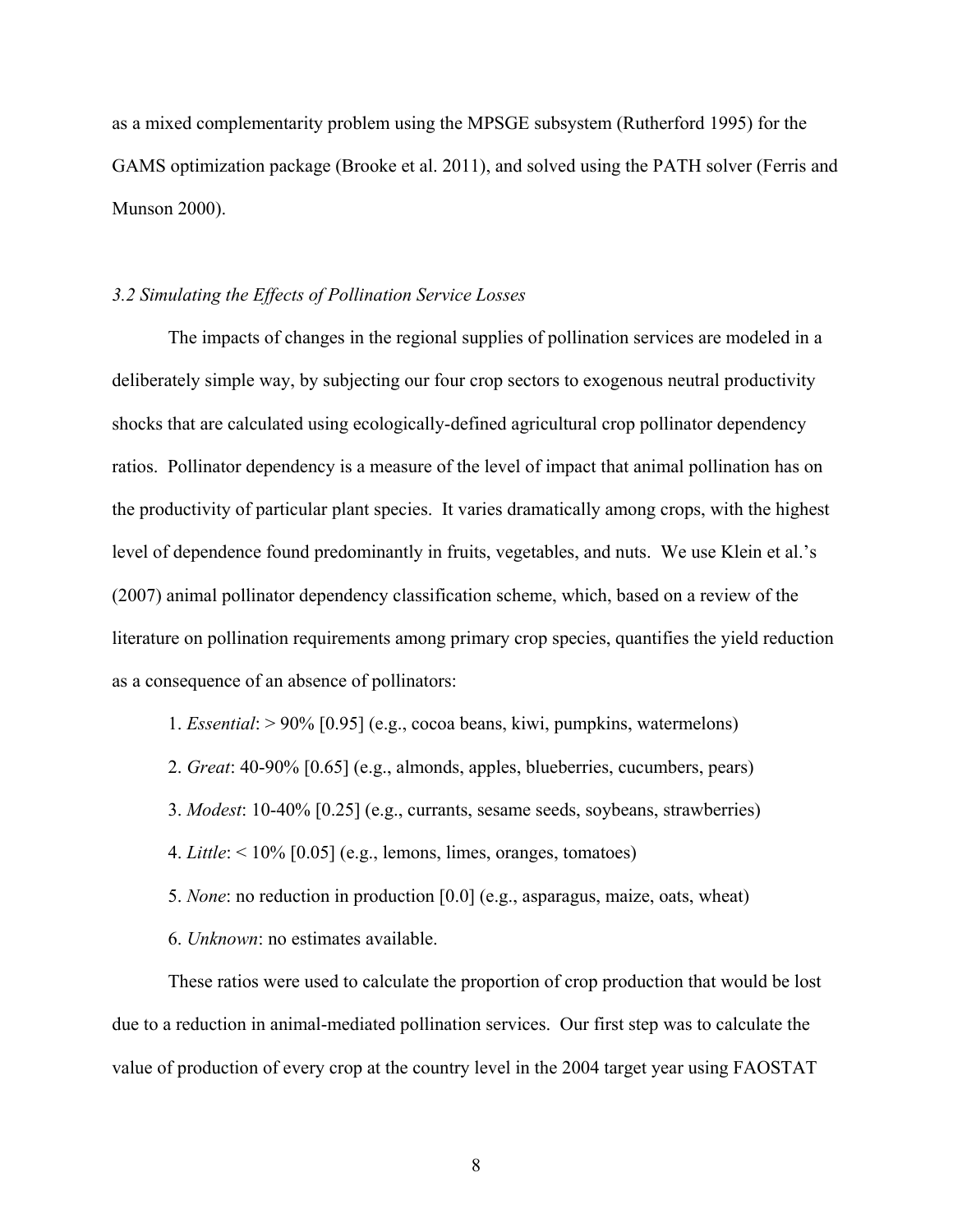data on primary crop prices and production (FAO 2010). Second, we multiplied these values by the midpoints of the ranges of the crop-specific pollinator dependency ratios shown in square braces above to obtain the value of production at risk from pollinator declines. Third, we aggregated the total value of production and the potential loss across countries and across crop types to match our 18 regional and four dependent sector groupings in Table 1. The final step was to calculate a region-by-sector matrix of potential productivity losses by dividing the total value of losses by the total value of production in each of our aggregate sectors.

We simulated a total of 19 scenarios: a global pollinator decline in which production of pollinator-dependent crops in all 18 regions were simultaneously impacted, and 18 regionspecific shocks, each of which affected the production of pollinator-dependent crops in a single region. Every scenario was envisaged to be a catastrophic shock in which pollinator services were completely lost, triggering a decline in the productivity of pollinator-dependent crops in the amount of the mean fraction of the corresponding dependency category, indicated in square braces, above.

In the region where the shock manifests itself, it triggers direct impacts on pollinatordependent crop sectors' input demands, production activity levels and output prices, which in turn induce a plethora of indirect effects, in the form of price and quantity adjustments in upstream and downstream markets. The model computes the new vectors of commodity and factor prices, sectoral activity levels, and household income levels necessary to re-establish equilibrium in the markets for factors and domestic and internationally traded commodities in every world region. The concomitant changes in the ruling prices and quantities demanded and supplied allow us to distinguish between the direct and indirect impacts, both of which will in general differ in magnitude from the initiating shock. Moreover, the resulting change in the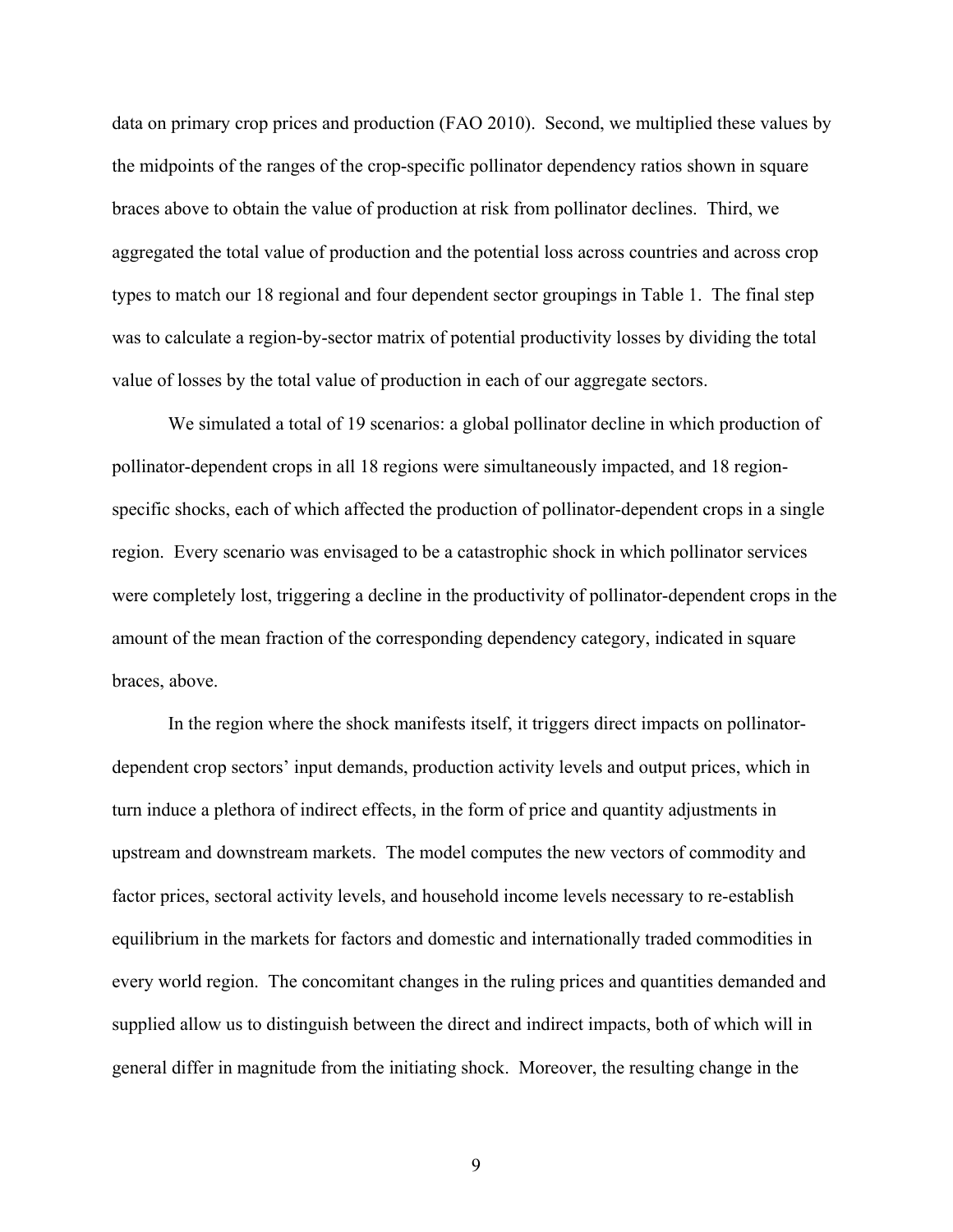aggregate expenditure of each regional representative agent yields a theoretically consistent indicator of the change in economic welfare, in the form of equivalent variation.<sup>2</sup>

## *3.3 Comparison with Partial Equilibrium Approaches*

 $\overline{a}$ 

To highlight the ways in which our results differ from those of prior approaches, we compare them by juxtaposing the outputs of our simulations against three pollinator loss impact metrics used by Gallai et al. (2009a) and FAO's valuation tool (FAO 2009; Gallai and Vaissiere 2009), which we calculate using the FAOSTAT data for our 2004 target year. The economic value of insect pollination (EVIP) in each region *r* is calculated as the sum of the pollinator-dependent portion of production across all crops, *i*:

$$
EVIP_r = \sum_i (D_i \times P_{i,r} \times Q_{i,r})
$$
\n(1)

where *D* is the crop-specific pollinator dependency ratio, and *P* and *Q* denote crop- and regionspecific price and production levels. EVIP is the ex-ante valuation of production at risk, which we juxtapose with our simulated change in value of production in crop sectors—the direct effect—as well as non-crop sectors—the indirect effect. The vulnerability ratio (VR) expresses EVIP as a proportion of total value of crop production, i.e.,

$$
VR_r = EVIP_r + \sum_{i} \left( P_{i,r} \times Q_{i,r} \right) \tag{2}
$$

Central to our comparison is the CGE model's ability to capture the fact that in reality both *P* and *Q* change simultaneously in response to substitution effects in the markets for crop sectors' inputs and outputs, causing the ex-ante and ex-post values of the metrics to diverge.

 $2^{2}$  Equivalent variation is defined as the change in income of an individual which, if the shock under consideration were to not occur, would leave that individual with the same level of utility if the shock did in fact occur (Just et al. 2004). Equivalent variation and its companion metric, compensating variation, are considered more accurate measures of social welfare than the more often used—and easier to compute—consumer and producer surplus.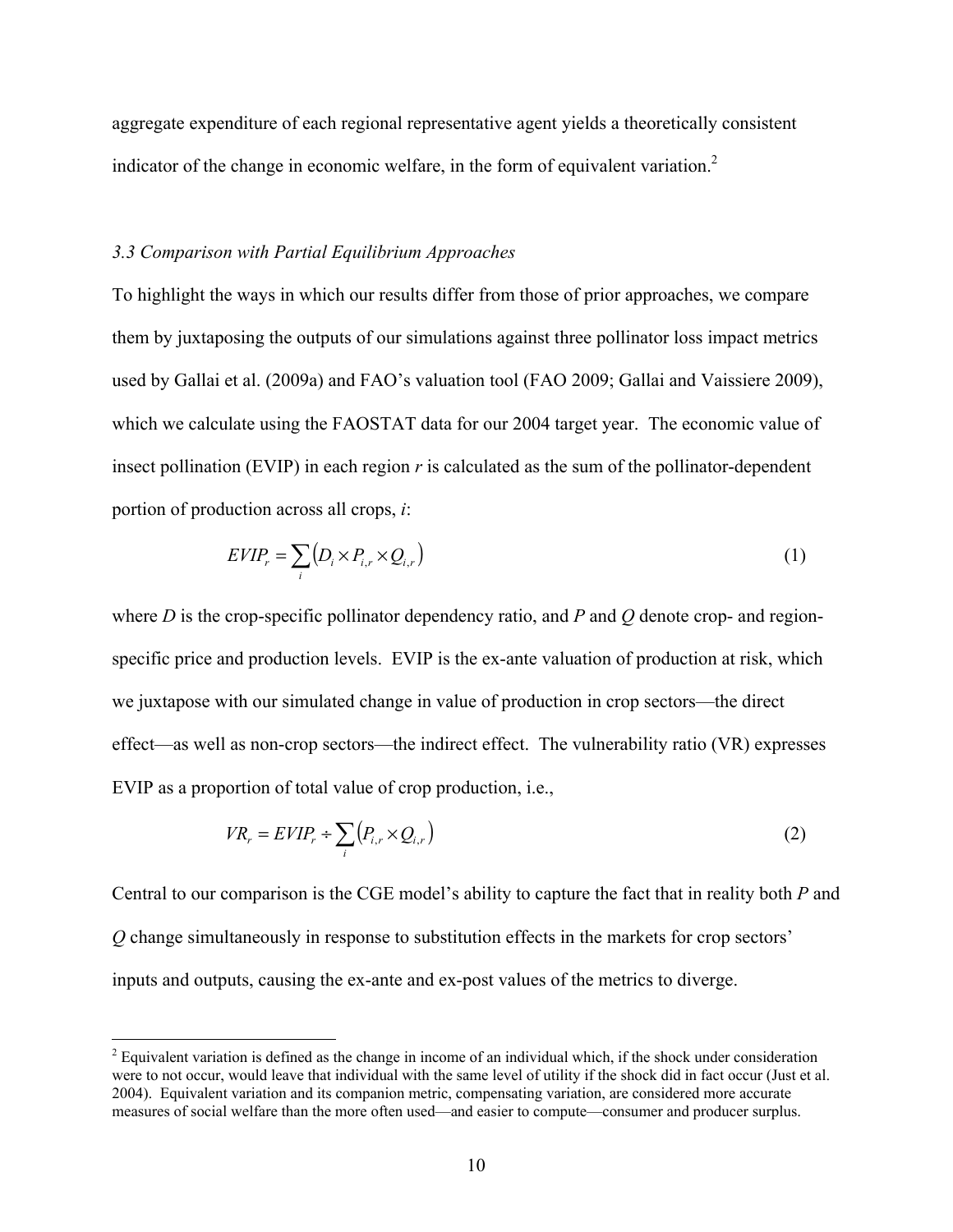The potential for input and crop substitutability to moderate the impacts of pollinator shocks is an issue that is thrown into sharp relief by our final comparison between Gallai et al.'s (2009a) and FAO's (2009) partial equilibrium change in consumer surplus in crop output markets and our own general equilibrium change in the aggregate expenditure of consumers in each region. The former metric is calculated assuming constant elasticity demand curves and perfectly elastic supply curves in all crop markets:

$$
CSloss_r = \sum_{i} \frac{P_{i,r} Q_{i,r}}{1+\varepsilon} \left( \left( \frac{1}{1-D_i} \right)^{1+\varepsilon} - 1 \right)
$$
 (3)

where  $\varepsilon$  is the price elasticity of demand, for which FAO (2009) assumes values of -0.8 or -1.2.

Although FAO's choice to model supply as perfectly elastic is understandable given the effort needed to specify regional crop supply functions, it gives short shrift to the impacts wrought by pollinator declines on exposed sectors' supply curves that reduce yields in the first place. The fewer possibilities to substitute other inputs for pollination, the less elastic the supply curve, and the higher the short run transition costs associated with the shock. Fig. 2 illustrates this by adapting Gallai et al.'s figure (2009, Figure 1) to include a relatively price-inelastic and a relatively price-elastic supply curve:  $S_0S_0$ ' and  $S_1S_1$ ', respectively. The effect of a pollinator shock is to shift these curves upward to the dashed loci  $Z_0Z_0$ ' and  $Z_1Z_1$ ', reducing the equilibrium quantity by the identical amount  $Q_B - Q_A$  and generating identical consumer surplus losses. Additionally, a more elastic (inelastic) supply curve is associated with a smaller (larger) reduction in producer surplus and welfare.

Our general equilibrium welfare measure captures both supply and demand impacts through the CGE model's ability to track, on one hand, the productivity shock's effects on factor remuneration and consumers' incomes, and on the other hand, downstream industries'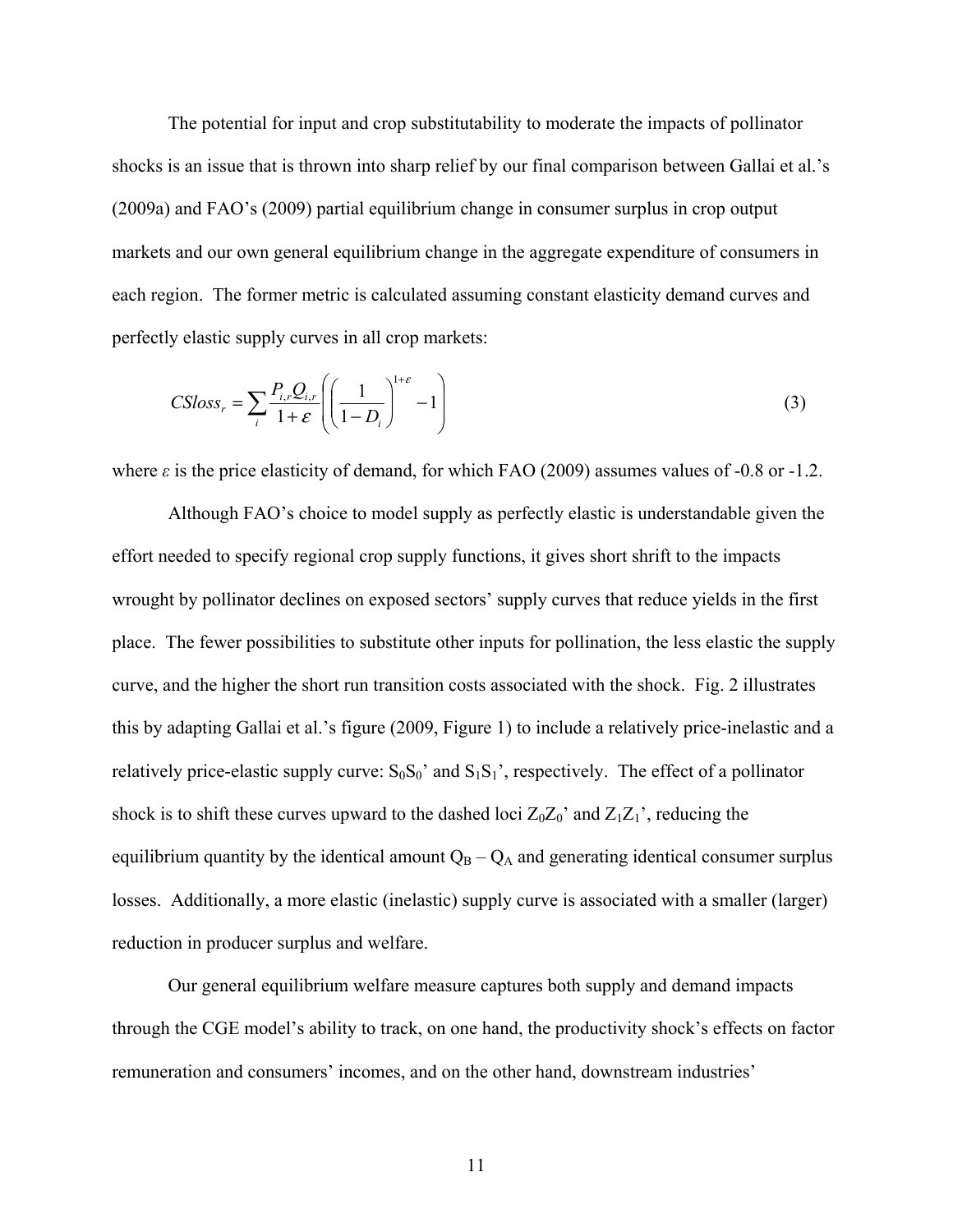substitution of other inputs for pollinator-dependent crops. These effects are modulated parametrically by consumers' and producers' elasticities of substitution, and structurally by the model's treatment of intersectoral capital mobility.

# **4. Results**

#### *4.1 Crop Sector Production at Risk*

Table 2 summarizes the fraction of the value of production at risk to pollinator declines in our 18 regions and six crop sectors, with vegetables, fruits and nuts disaggregated here to provide more details on regional heterogeneity. Vulnerability to pollination service loss ranges from 0% (i.e., no risk) for sugar and other crops in two European regions to 51.9% for fruit crops in Eastern Asia. In 11 of 18 regions, the fruit sector is the most vulnerable with greater than 30% of the value of output at risk in eight regions. In Northern America, the nut sector is the most vulnerable due to substantial production of almonds, which are both high value and greatly pollinator dependent. Vegetables are generally much less vulnerable because even though animal pollination is necessary for seed production, only a small portion of the total of the crop is used to produce seeds. As expected, the least vulnerable crop sector for most regions is cereals because the majority of cereal crops such as wheat and rice are wind pollinated. Oil seeds (e.g., rapeseed, sesame seed, soybeans and sunflowers) exhibit a modest degree of pollinator dependence, but are most vulnerable to pollinator declines in four regions. The sugar and other crops sector, which includes cocoa, coffee and vanilla beans, is the most vulnerable sector in two regions. These results are comparable to those reported in Gallai et al. (2009a, Table 4).<sup>3</sup>

<sup>&</sup>lt;sup>3</sup> There are minor variations due to differences in the base year of FAO crop data (2004 here versus 2005 in Gallai et al.) and the selection of crops (all primary crops here versus only food crops in Gallai et al.).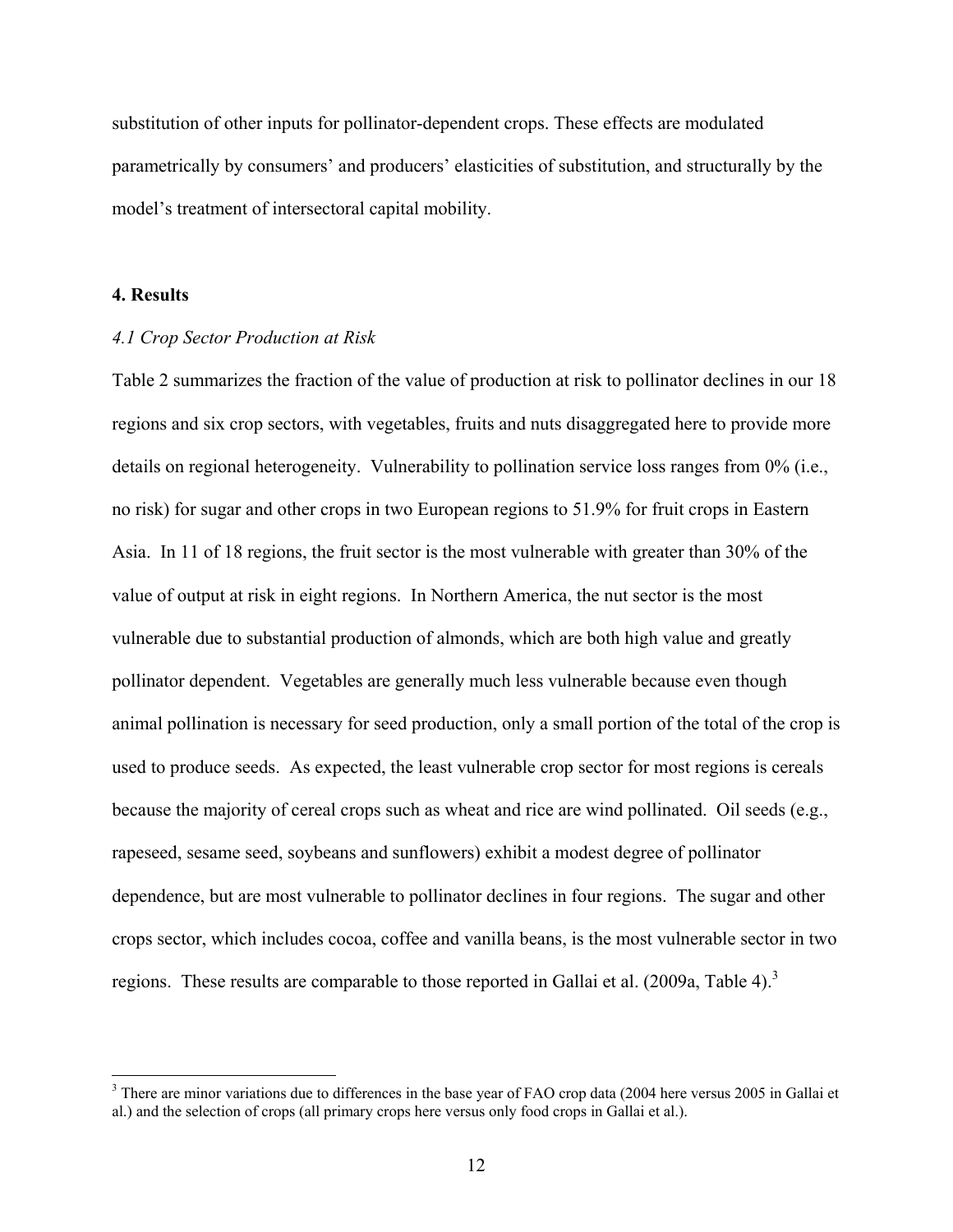#### *4.2 General Equilibrium Direct and Indirect Effects on Producers*

The direct, indirect and total effects of pollinator shocks on producers are shown in Table 3. A global loss of pollination services results in a \$302 billion reduction in the value of production across all sectors and regions representing a 0.39% decrease from the 2004 baseline (Table 3A). Crop sectors incur losses of \$23.7 billion globally, a 1.88% decline, while the remainder of the world economy incurs losses of \$278 billion, a 0.36% decline. Thus, less than 8% of the total loss in production value due to a global pollinator shock is sustained directly by farmers, while 92% of the loss occurs in other related markets. Every region experiences a loss in the aggregate value of gross output, both in absolute dollars (mean = -\$16.8 billion) and as a percent change from the baseline (mean = -0.7%). Similarly, every region experiences an aggregate loss across non-crop sectors (mean = -\$15.5 billion, -0.6%), a negative indirect effect. Overall, the direct crop effect in most regions is negative (mean = -\$1.3 billion, -1.6%). Counterintuitively, however, five regions experience increases in the value of production across the four crop sectors, a positive direct effect, representing a comparative advantage for some regions in nonpollinator dependent crops. Direct effects are larger than indirect effects in percentage terms in all but three regions, while indirect effects are larger than direct effects in absolute dollar terms with the exception of Western Africa. This makes sense because in most regions crop sector output is a small portion of the overall economy. Eastern Asia and Northern America incur the biggest losses in absolute dollar terms which together encompass more than 50% of the total decline in the value of global production, an unsurprising result because these two regions include the two largest country-level economies, China and the United States respectively. Western Africa is the most vulnerable region with 2.6% of total aggregate output and 12.8% of crop sector output at risk to a global loss in pollination services.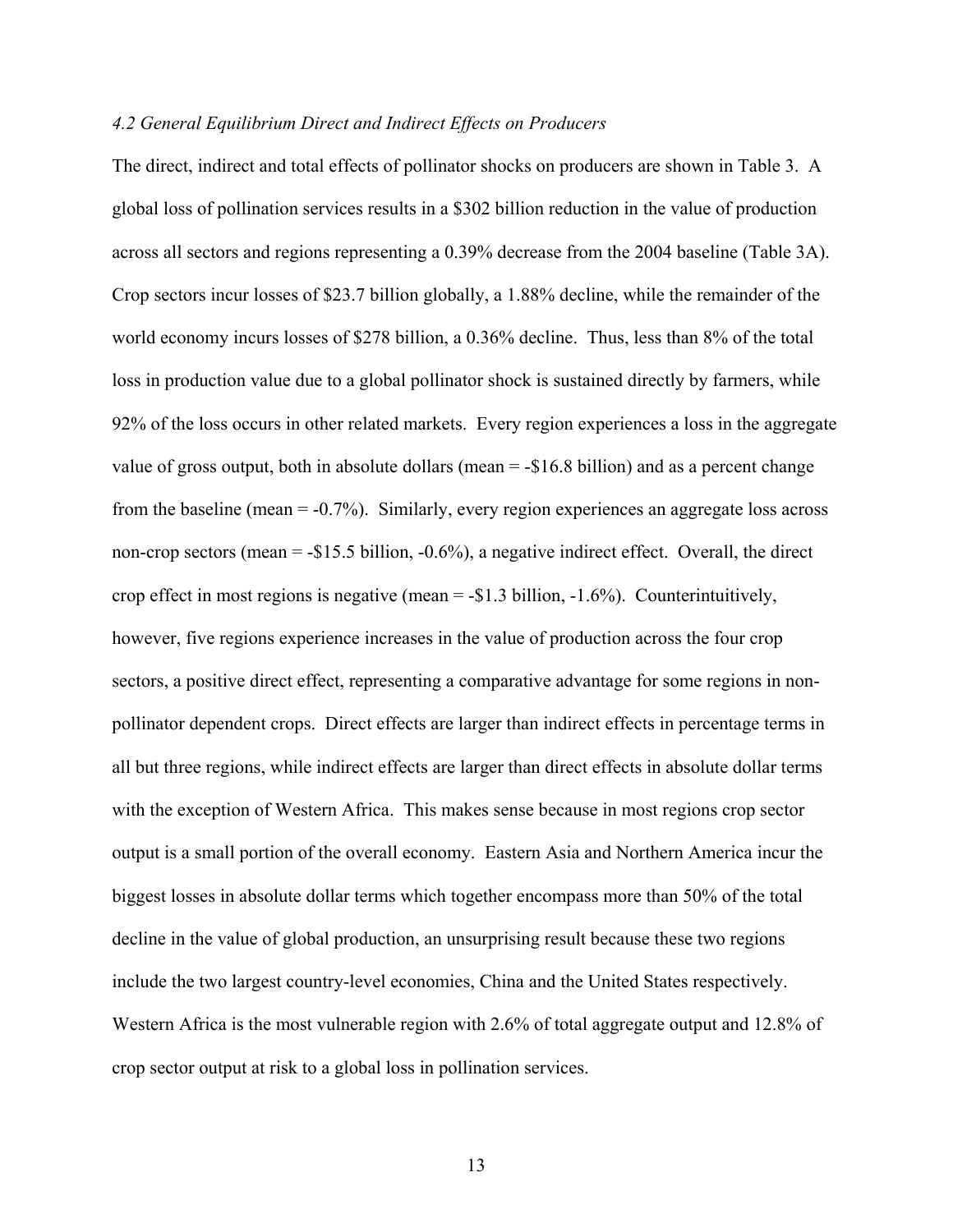Table 3B shows the effects of regional pollinator shock scenarios on producers within the region of the shock. As expected, all own-region effects are negative because there is no opportunity for comparative advantage within the region experiencing the pollinator shock. Total losses in value of production vary dramatically among regions from \$1 to \$61 billion (mean =  $$12.5$  billion) in absolute dollars and from 0.02% to 2.83% (mean = 0.7%) as a percent change from the baseline. Direct crop-sector effects measured as percent change from baseline consistently outweigh indirect effects in all regions (mean = -5.9% versus -0.4%), while indirect effects outweigh direct effects in absolute dollar terms in all but three regions (mean = -\$8.7 billion versus -\$3.8 billion). Once again, the most vulnerable region is Western Africa.

 Comparing results of regional shocks against those of a global shock shows direct crop sector losses within the region of impact to be greater in the regional scenarios than in the global scenario, while the opposite is true for indirect losses in all but one region, Oceania, in which the losses are of comparable magnitude. This is not surprising as regional shocks create comparative advantages in pollinator-dependent crop sectors in other regions not impacted by the shock. In addition, impacts in indirect upstream and downstream sectors are less rigid than in the global scenario such that prices in these sectors will not increase as much as they would if all regions experienced the shock. Interestingly, five of the eighteen regions—three of which are in Africa—experience a greater total loss with a regional pollinator shock, indicating a relatively large portion of aggregate output comes from pollinator-dependent crop sectors.

# *4.3 Global and Regional Welfare Impacts*

The general equilibrium impacts on consumers' expenditure due to global or regional loss of pollination services are shown in Table 4. The welfare loss due to a global pollinator shock,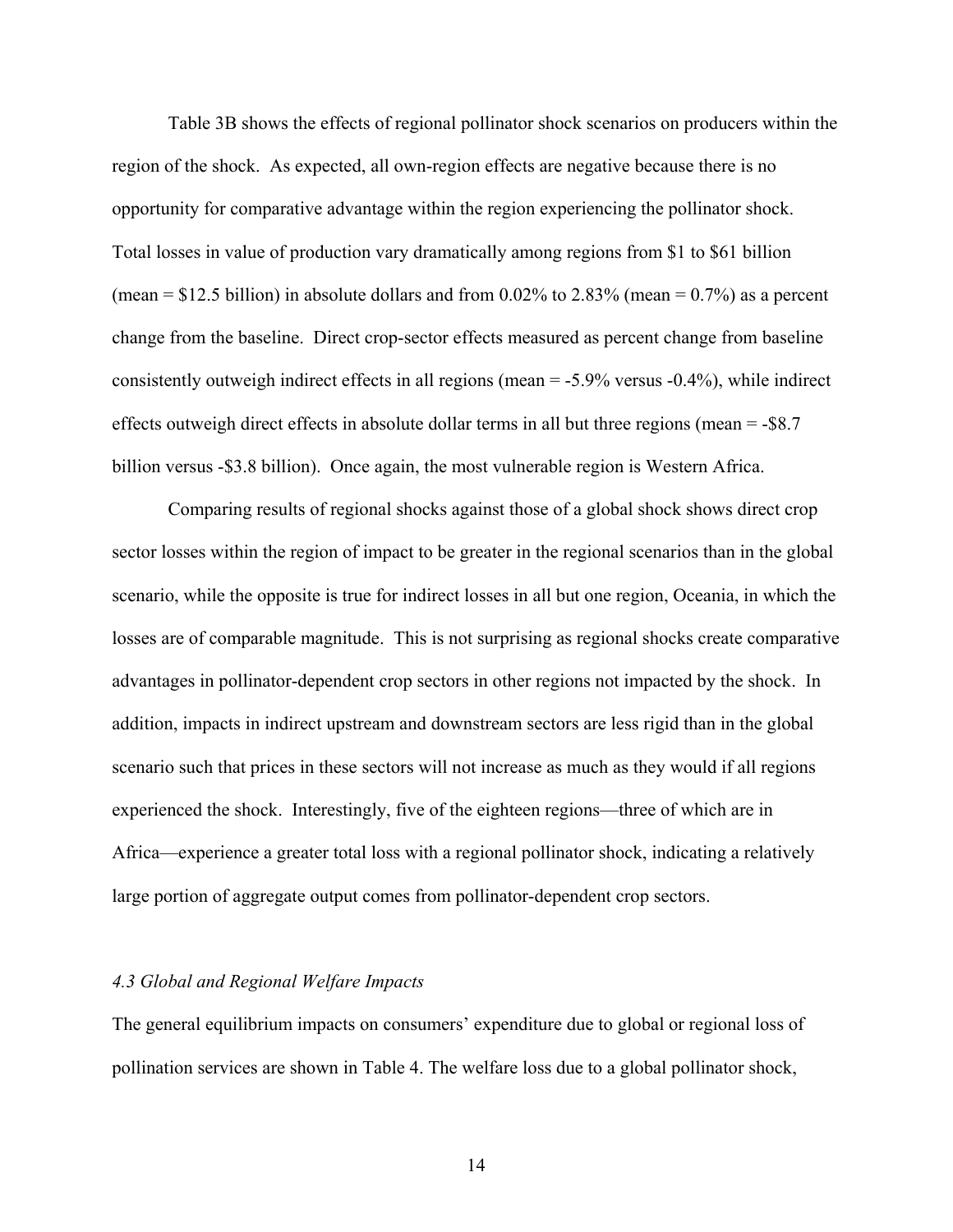measured in terms of equivalent variation across the global economy, is approximately \$143 billion or a 0.6% decrease from the 2004 baseline level. Welfare impacts vary dramatically among the 18 regions from a 0.1% loss in Western Europe to a 4.4% loss in Western Africa, with a mean regional loss of 1.2%. Middle Africa and Northern Africa also experience relatively large welfare losses of 2.8% and 2.2%, respectively. As was the case with value of production impacts, Eastern Asia and Northern America incur the biggest losses in absolute dollars, \$46.4 billion and \$29.2 billion respectively, which together make up more than half of the world total.

 Impacts of regional pollinator shocks can be broken down into two basic components. Own region welfare losses—incurred in the region which is subject to the regional pollinator shock—are of a similar magnitude to those in the global shock scenario, with a mean regional loss of \$8 billion and 1.2 % reduction in welfare from the baseline. Similar to the global scenario, sub-Saharan Africa is particularly vulnerable to losses of pollination services in its own region, while Eastern Asia and Northern America suffer the largest absolute dollar losses. Other region welfare losses—incurred in regions other than the region experiencing a loss in pollination services—are, in contrast, quite small. That is, the largest impacts associated with regional pollinator shocks are sustained within the region experiencing the pollination service loss. Interestingly, 11 of the 18 regions experience positive welfare effects, on average, in response to pollinator losses in other regions, likely due to a newly realized comparative advantage in pollinator-dependent crops. An alternative approach to examining other region impacts of regional pollinator shocks is to sum up the impacts incurred in all regions other than that region experiencing the pollinator shock (i.e., rest of world effects). These impacts are also quite small, with rest of world effects being negative in only five regions. While still small, a regional pollinator shock in Northern America results in an \$11 billion loss in welfare across the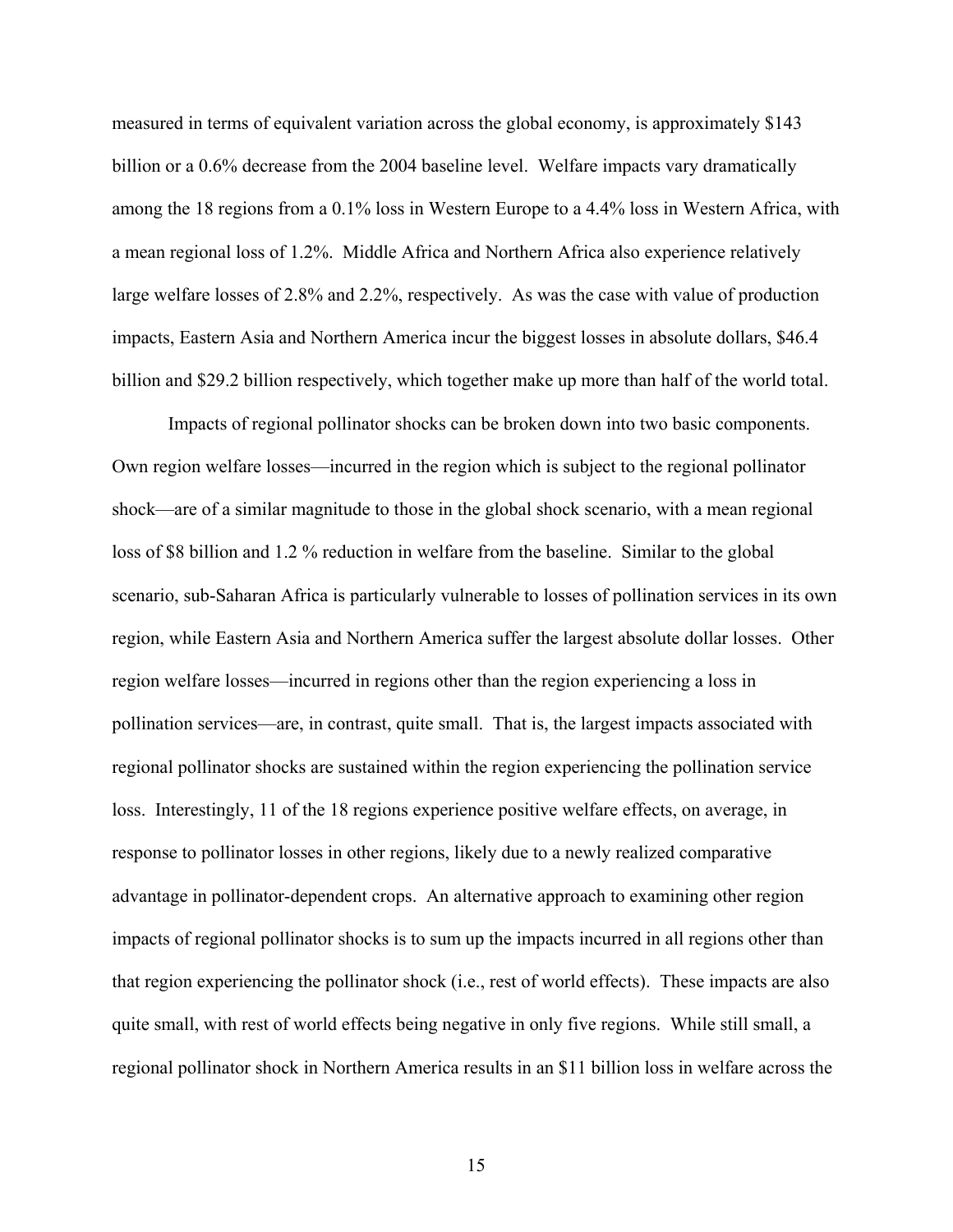rest of world likely due to widespread reliance among other regions for its exports. At the other end of the spectrum, a regional pollinator shock in Southern Europe results in a \$2.9 billion gain in welfare across the rest of the world. Combining own region and rest-of-world impacts gives the total world effect of regional pollinator shocks, all of which are negative because own region effects dramatically outweigh their corresponding rest of world effects. On average, total world effects of regional pollinator declines amount to a \$7.8 billion welfare loss, a 0.03% reduction in global welfare from the baseline.

# *4.4 Western Africa Case Study*

The interesting case of Western Africa highlights the power of our general equilibrium approach. Western Africa's apparent vulnerability to a decline in pollination services, both within its borders and globally, turns on a number of factors. First, its economy is relatively agriculture intensive in comparison to both developed and other developing regions, with agriculture and processed food comprising more than 25% of gross output. Second, agriculture is itself heavily dependent on pollination, with the four crop sectors making up 16% of the total agricultural output, 10% of which is dedicated to highly pollinator-dependent vegetables, fruits, and nuts. Third, as imports of vegetables, fruits, nuts and oil seeds account for less than 1% of the benchmark value of household consumption, the domestic market for these products is relatively autarkic, circumscribing consumer substitution toward foreign pollinator-dependent goods as a margin of adjustment to the shock. This suggests that intermediate and final consumers will be exposed to the full extent of domestic producer price changes. Moreover, Western Africa is a large producer of coffee and cocoa beans, stimulant crops for which insect pollination is essential. These crops are contained in the CGE model's sugar and other crops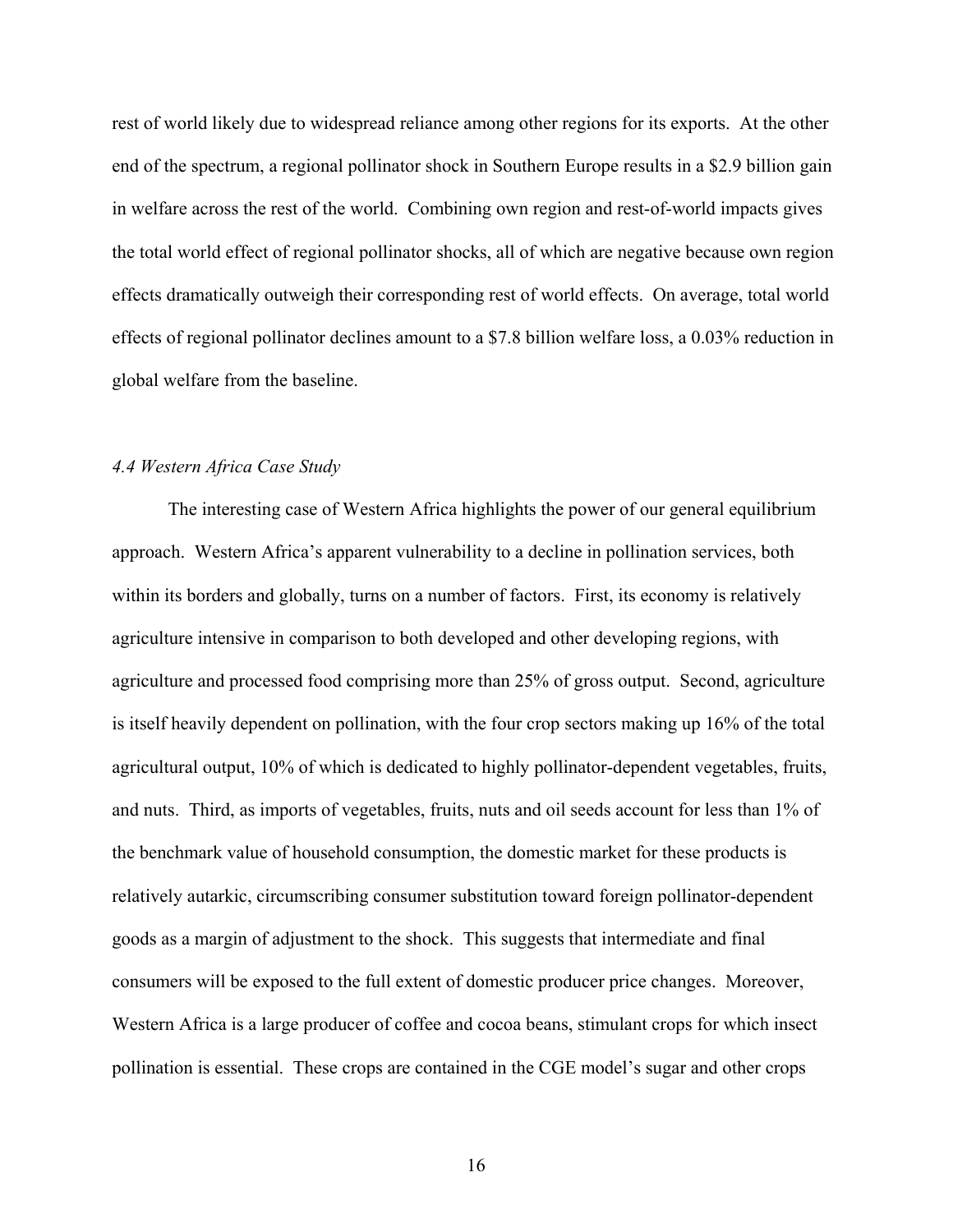sector and nearly all (95%) of Western Africa's benchmark output in this sector is exported. The resulting contraction in foreign exchange earnings reduces the region's ability to import *non*agricultural commodities, further impacting both production and welfare.

#### *4.5 Partial Equilibrium Estimates of Economic Impacts*

Table 5 summarizes the partial equilibrium estimates of the changes in the values of firms' production and consumers' surplus as a consequence of pollinator shocks, which by definition consider only losses that occur in pollinator-dependent crop sectors within the region experiencing the shock. Thus, the regional losses due to a global pollinator shock are the same as the losses incurred through regional shocks. With a global pollinator shock, the partial equilibrium value of lost production, EVIP, is \$138.3 billion and the vulnerability ratio (VR), or percent decrease from the baseline, is 11.3%. In the case of regional pollinator shocks, the partial equilibrium losses range from \$580 million to \$44.6 billion, with a mean regional loss of \$7.7 billion. In percentage terms, losses range from 4.5% to 15.2%, with a mean of 10.3% regional decrease from the baseline value.

 A comparison of these partial equilibrium estimates to the direct and total effects from the general equilibrium global scenario analysis (Table 3A) shows the partial equilibrium analysis dramatically overestimates the direct impact on crop sectors (\$138 billion versus \$24 billion) and underestimates the total impact on the economy (\$138 billion versus \$302 billion) by not accounting for the effects on related sectors and households. In percentage terms, the partial equilibrium analysis overestimates both direct crop impacts and total impacts (11.3% versus 0.4% and 1.9%, respectively). Regionally, the partial equilibrium analysis overestimates the loss in value of crop production (direct effects) and underestimates the loss in value of total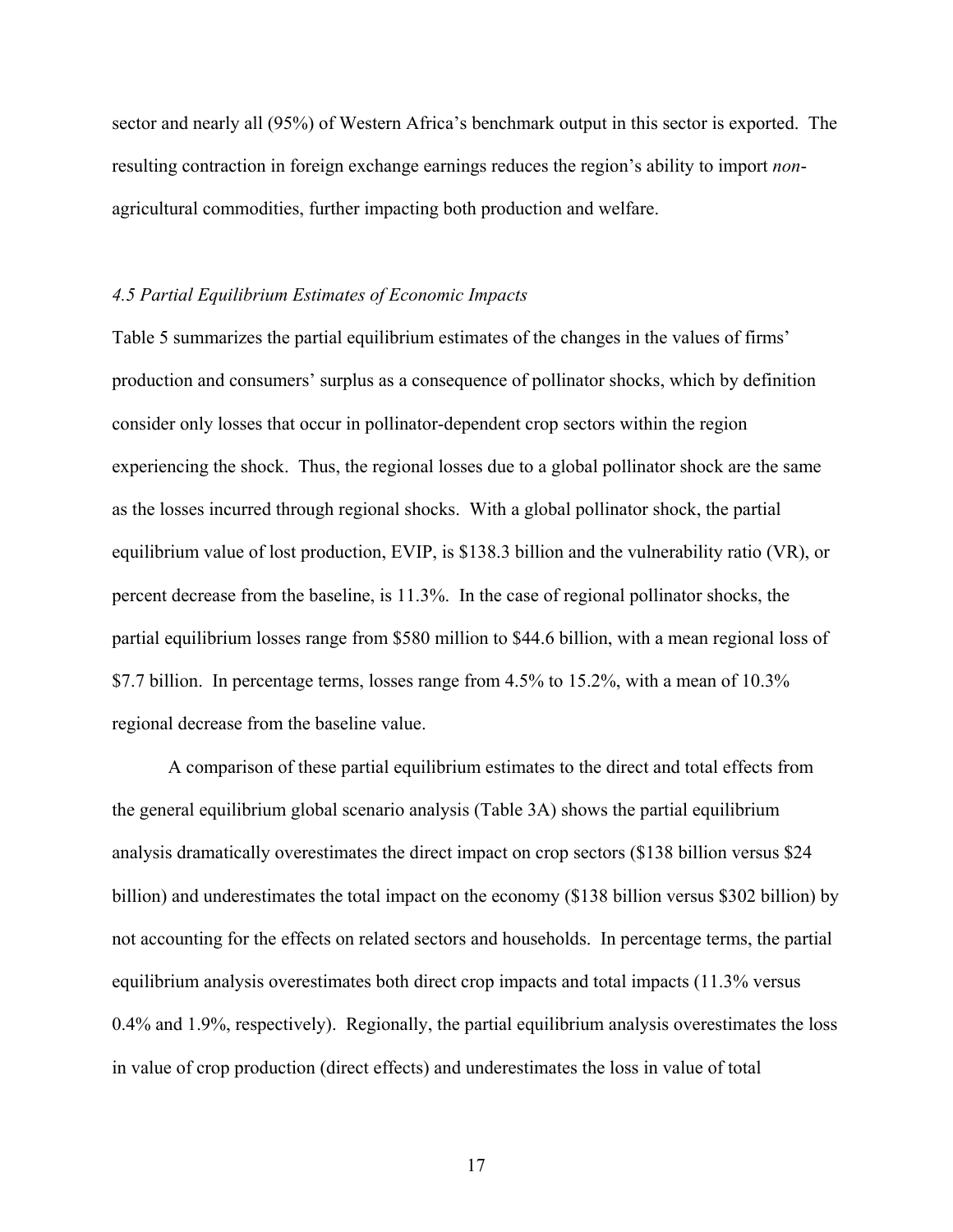production (total effect) in all but a few regions. Recall from earlier, that five regions report positive direct effects due to global pollination service loss. Thus, not only does the partial equilibrium analysis overestimate the impact on farmers, it misrepresents the type of impact negative versus positive—that would result from a global loss in pollination services.

 Because the partial equilibrium analysis is restricted to a single region, a more viable comparison would be across regional pollinator shocks (Table 3B and Table 5). Once again, the partial equilibrium analysis overestimates the direct impact on crop sectors and underestimates the total impact on the economy in absolute dollars and overestimates both effects in percent change from the baseline, in all but a few regions. Fig. 3 visually compares the two approaches, showing not only magnitude and sign differences but also differences in heterogeneity among regions. That is, the general equilibrium analysis results in greater variability among regions. Here it becomes obvious that the partial equilibrium model is not detecting the extreme vulnerability of Western Africa.

 Changes in consumer surplus are reported in Table 5. As expected, all regions experience a loss in consumer surplus due to pollinator shocks. Globally, the loss in consumer surplus is \$279 billion using a demand elasticity of -0.8 and \$206 billion using a demand elasticity of -1.2, the upper and lower bounds on the elasticity parameter used in the FAO tool. Regionally, the estimated loss in consumer surplus ranges from \$1.1 billion to \$94.6 billion, with a mean loss among regions of \$11.5 billion, using an elasticity of -0.8, and ranges from \$839 million to \$68.7 billion, with a mean loss among regions of \$15.5 billion, using an elasticity of - 1.2. The large variability among regions is due in large part to differences in the size of regional economies. For example, the largest loss in consumer surplus occurs in Eastern Asia, the region that includes China.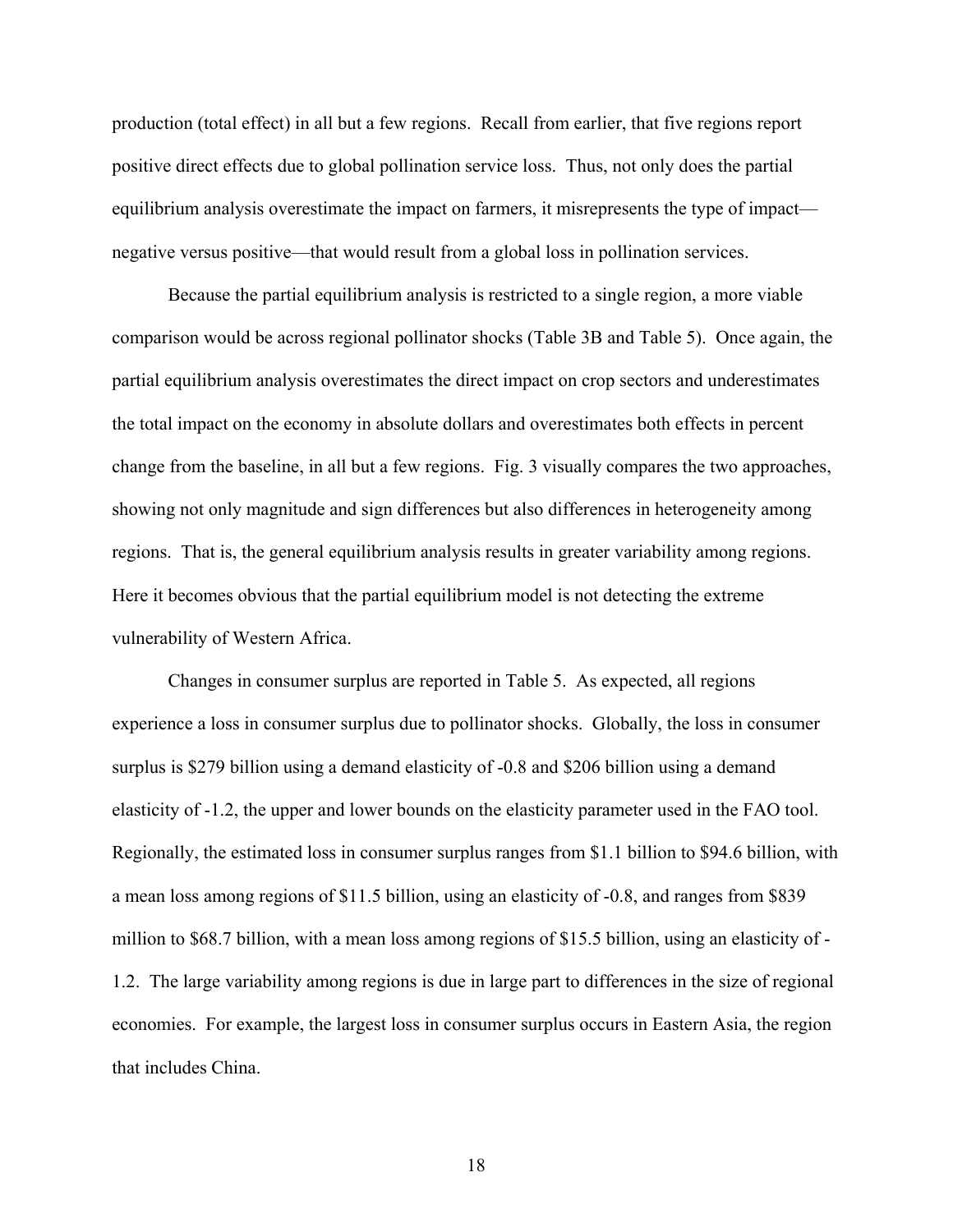Globally, the partial equilibrium estimate of welfare loss (Table 5) is greater than the general equilibrium estimate (Table 4) for both elasticity of demand parameter values used in FAO's tool. Regionally, the estimated loss in consumer surplus exceeds the estimated loss in equivalent variation for both global and regional pollinator shocks in all but three regions (Fig. 4). The differences between the two welfare measures range dramatically from \$20 million to \$56 billion depending on the type of shock—global or regional—and the value of the elasticity parameter. There are two possible explanations for these differences. First, while consumer surplus accounts for price changes in the markets for pollinator-dependent crops, it does not account for adjustments in the other crop markets or in non-crop sectors. Second, the partial equilibrium analysis presented here uses a single elasticity measure for all crops in all regions. In reality, one would expect greater variability among markets and regions. In general, it appears that the use of smaller elasticities (larger negative numbers) would result in consumer surplus losses more in line with estimates of equivalent variation. However, in those regions where consumer surplus underestimates equivalent variation, a larger elasticity would be in order.

#### **5. Conclusions and Future Work**

Although the precise values of gains and losses presented here are intended to be illustrative, three important insights emerge. The first is that the general equilibrium model captures both direct and indirect effects of pollination service loss. While the indirect effects are substantially larger than the direct effects in absolute dollar value, when viewed as percent changes from their baseline values, the direct effects outweigh both the indirect and the total effects. Second, the interregional distribution of the burden of pollination service losses is more heterogeneous in the general equilibrium framework. Although the partial equilibrium calculations indicate that a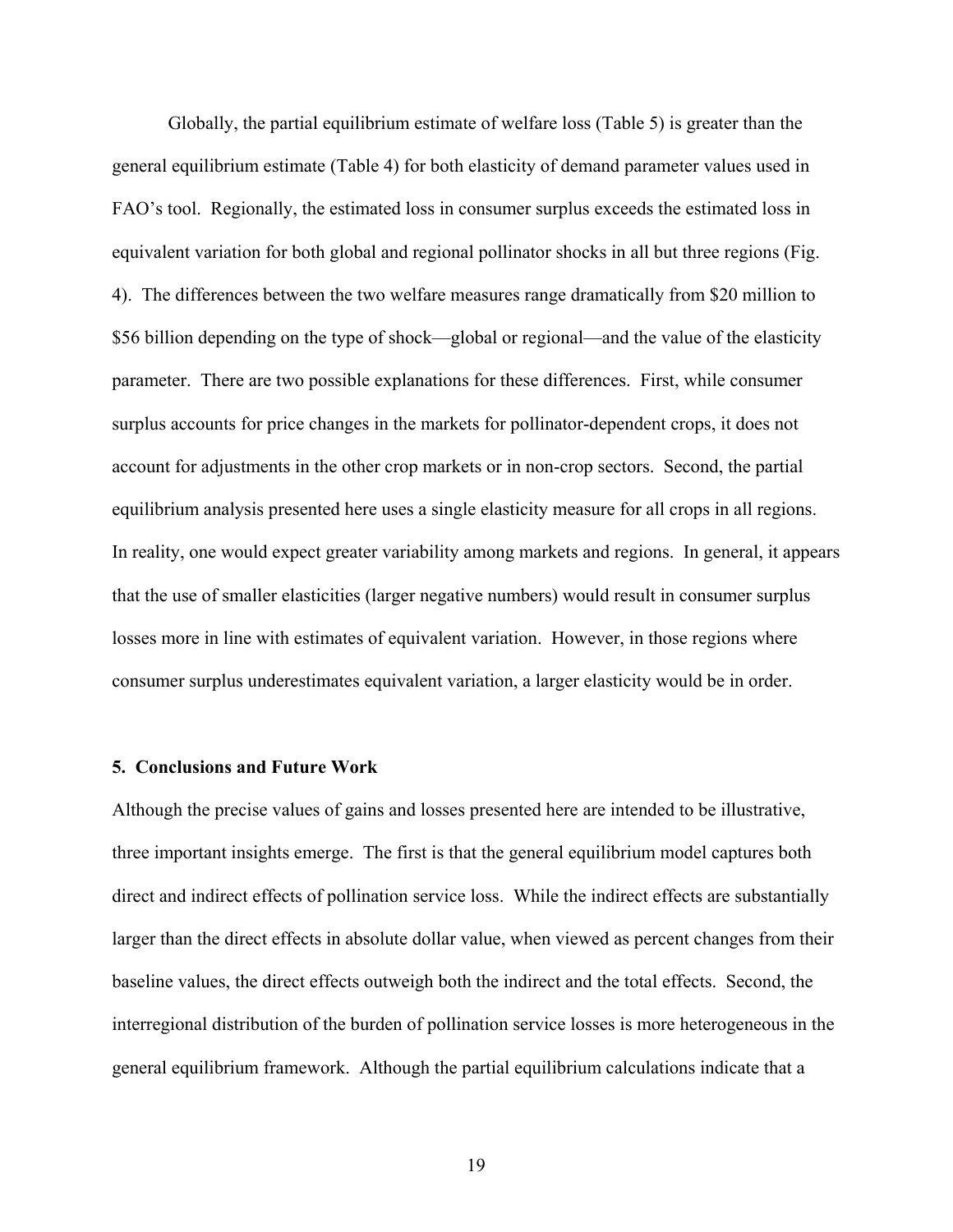number of developed and developing regions are economically vulnerable, our general equilibrium analysis helps put these shocks in context. Thus, for example, Western Africa appears to be particularly vulnerable because pollinator-dependent crops make up a relatively large share of that region's agricultural output, agricultural sectors account for a substantial proportion of aggregate income, domestic consumption of agricultural crops relies heavily on domestic production, and a large portion of exports comes from pollinator-dependent crops. Third, in some regions it is possible for pollinator declines to have a positive direct impact on the value of crop production because agricultural products experience increases in their prices which outweigh the decreases in their yields. For example, agricultural producers in Southern Africa appear to benefit despite the fact that the region's economy as a whole suffers a loss.

 In comparing partial equilibrium and general equilibrium approaches to valuing pollination services, our intent was not to criticize FAO's valuation tool. We believe that simple tools provided to decision makers are important and can be quite useful. Rather, our intent here was to investigate and report on the differences between the two approaches such that users of the tool can be aware of its potential limitations. In general, the partial equilibrium approach overestimates the costs to agricultural producers, underestimates total economy-wide losses, and overestimates social welfare losses in most regions while underestimating it in a few. In addition, it fails to recognize the potential for winners, those regions with a comparative advantage in the production of non-pollinator dependent crops.

 Improving the precision and establishing the robustness of our results will likely necessitate modifications to the structure and parameterization of our nested CES representation of the crop production process. In particular, the extent to which our current implementation is able to capture the full range of substitution and mitigation strategies available to crop producers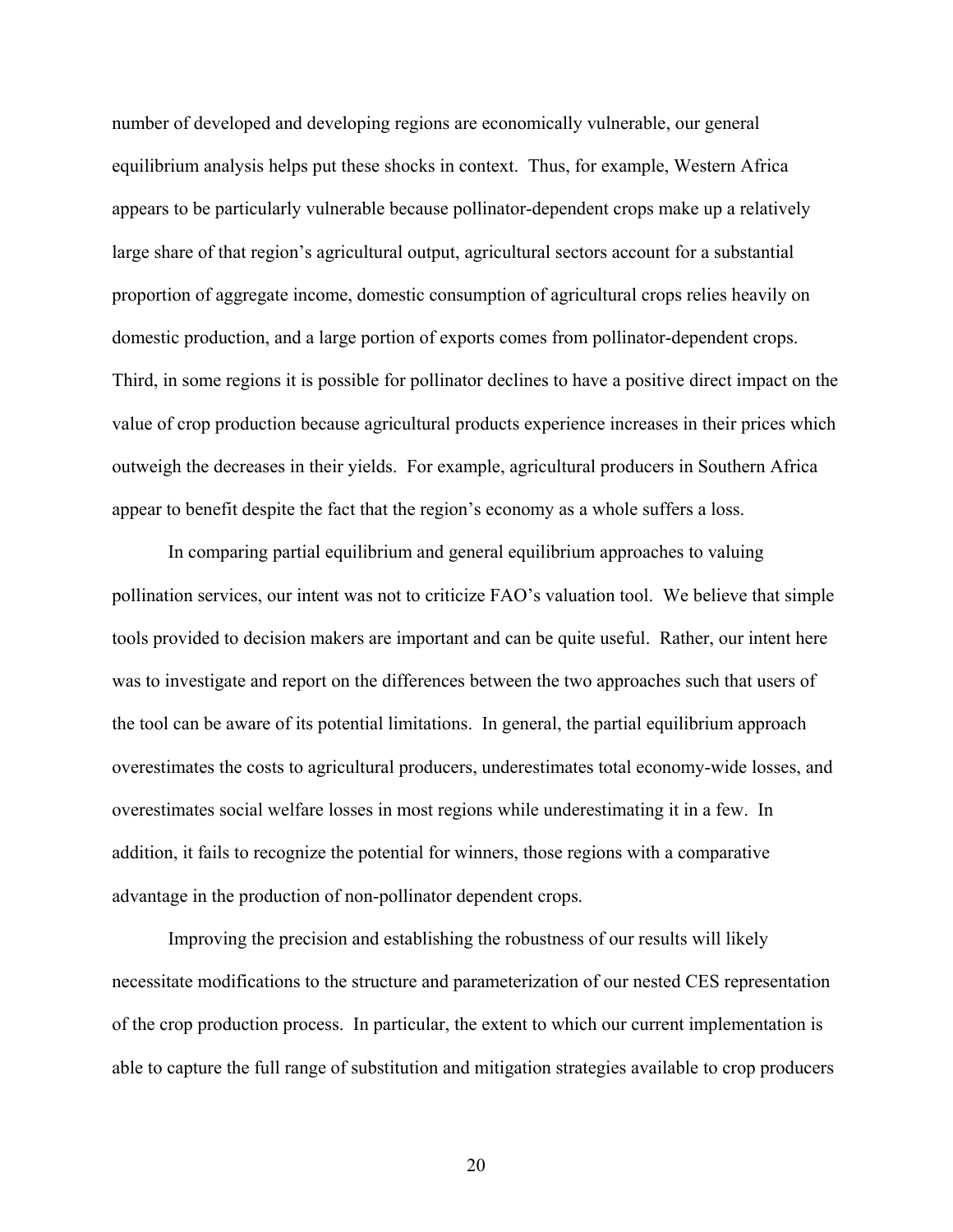is not clear. The principal reason is our incomplete understanding of the role played by pollination services in the production of crops with different degrees of dependency, especially quantifying the degree to which managed pollinators can substitute for wild species (Klein et al. 2003; Greenleaf and Kremen 2006) and mechanized or hand pollination can substitute for pollination by animals, as well as the degree to which producers will convert to production of non-pollinator dependent crops. Remedying these gaps in our knowledge will likely entail a separate, complementary program of empirical research, which in turn must await the development of datasets on pollinator-dependent crop production that resolve pollination services as a separate input from the livestock sector.

 In terms of characterizing more radical margins of adjustment, future research could also explore the role of technology-based and conservation-based mitigation strategies. Technologybased strategies include the development of management regimes for more effective pollinator pest and pathogen control, more efficient mechanized pollen dusters, and plant cultivars that are less dependent on animal pollination, while conservation-based mitigation strategies include both on-farm and off-farm habitat conservation through programs like the U.S. Department of Agriculture's Conservation Reserve Program (Morandin and Winston 2006). A more sophisticated understanding of substitution and mitigation alternatives will greatly improve our understanding of producer decision-making and enhance our ability to characterize the risks associated with pollinator declines.

 Finally, pollination is only one of several ecosystem services of importance to agriculture (Zhang et al. 2007). The modeling framework introduced here could be extended to include other ecosystem services such as natural pest control, as well as account for future shocks to the provision of ecosystem services due to climate change.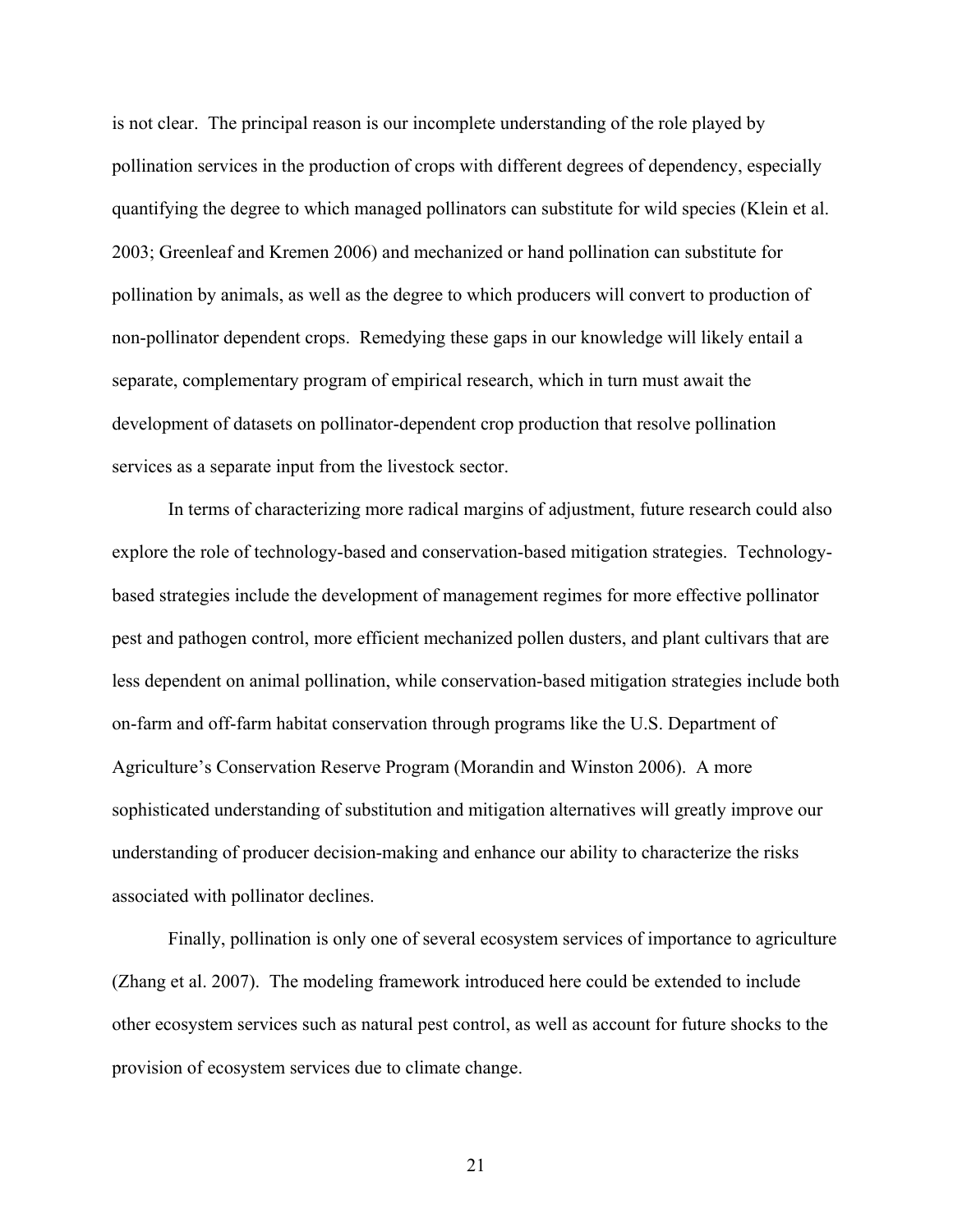Using a general equilibrium approach that simulates the full spectrum of price and quantity changes across agricultural and non-agricultural sectors of the economy, we show that pollinator declines affect both sets of sectors, that the effects on downstream industries can be quite large, and that some regions of the world (e.g., Africa) suffer much heavier burdens than others.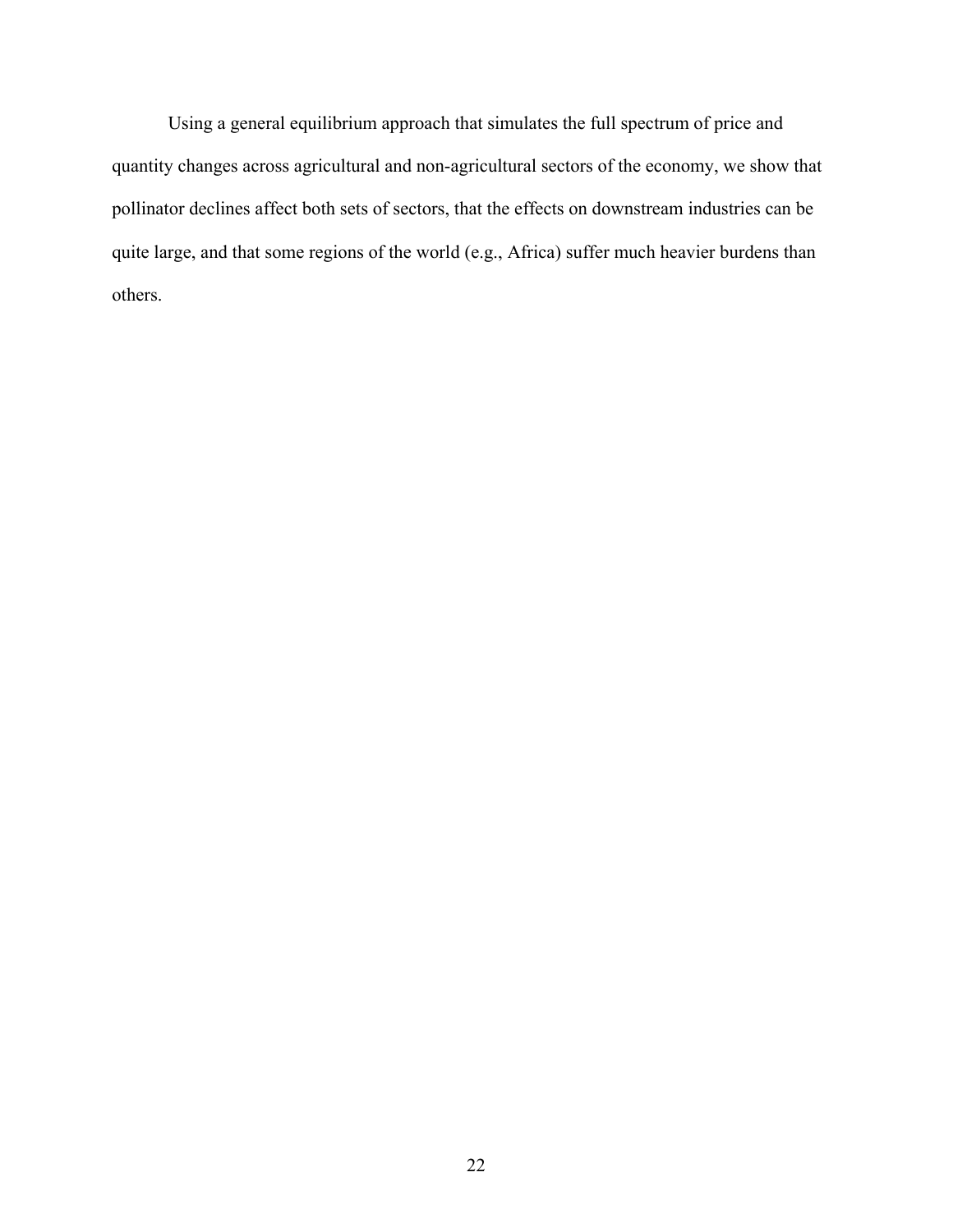## **References**

- Aizen, M.A. and L.D. Harder. 2009. The global stock of domesticate honey bees is growing slower than agricultural demand for pollination. Current Biology 19, 915-918.
- Aizen, M.A., L.A. Garibaldi, S.A. Cunningham, and A.M. Klein. 2009. How much does agriculture depend on pollinators? Lessons from long-term trends in crop production. Annals of Botany 103, 1579-1588.
- Aizen, M.A., L.A. Garibaldi, S.A. Cunningham, and A.M. Klein. 2008. Long-term global trends in crop yield and production reveal no current pollination shortage but increasing pollinator dependency. Current Biology 18, 1572-1575.
- Allen-Wardell, G., P. Bernhardt, R. Bitner, A. Burquez, et al. 1998. The potential consequences of pollinator declines on the conservation of biodiversity and stability of food crop yields. Conservation Biology 12, 8-17.
- Allsopp, M.H., W.J. de Lange, and R.Veldtman. 2008. Valuing insect pollination services with cost replacement. PLos ONE 3, e3128.
- Armington, P. 1969. A theory of demand for products distinguished by place of production. IMF Staff Papers 16, 159-178.
- Bauer, D.M. and I. Sue Wing. 2010. Economic consequences of pollinator declines: a synthesis. Agricultural and Resource Economics Review 39, 368-383.
- Biesmeijer, J.C., S.P.M. Roberts, M. Reemer, R. Ohlemuller, et al. 2006. Parallel declines in pollinators and insect-pollinated plants in Britain and the Netherlands. Science 313, 351-354.
- Brooke, A., D. Kendrick, A. Meeraus, and R. Raman. 2011. GAMS: A User's Guide. GAMS Development Corp., Washington, DC.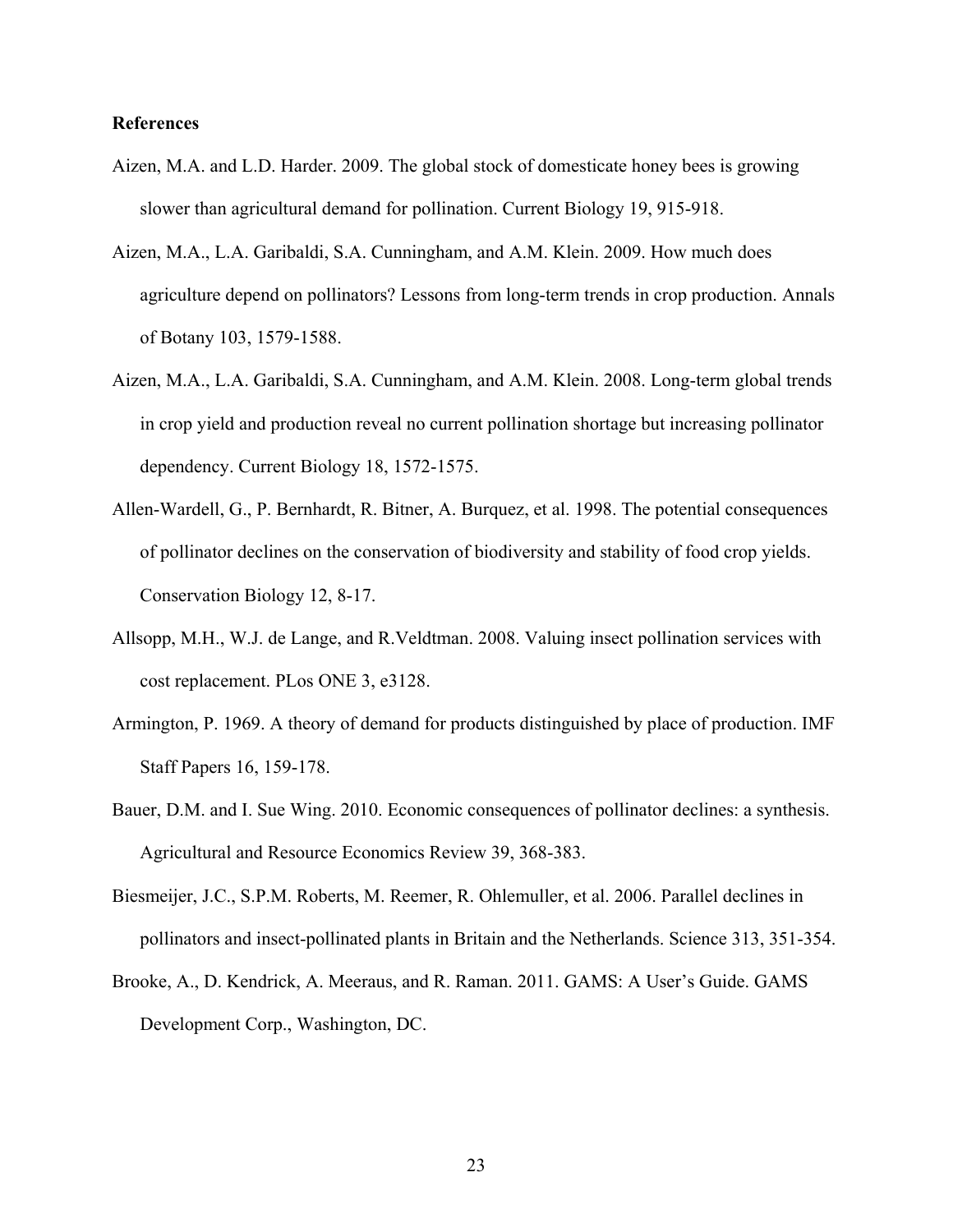- Brouwer,R., M. Hofkes, and V. Linderhof. 2008. General equilibrium modeling of the direct and indirect economic impacts of water quality improvements in the Netherlands at national and river basin scale. Ecological Economics 66, 127-140.
- Burgett, M. 2009. Pacific Northwest honey bee pollination economics survey 2009. National Honey Report 29, 10-16.
- Burgett, M., S. Daberkow, R. Rucker, and W. Thurman. 2010. U.S. pollination markets: recent changes and historical perspective. American Bee Journal 150, 35-41.
- Carbone, J.C. and V.K. Smith. 2010. Valuing ecosystem services in general equilibrium. NBER Working Paper No. w15844.
- Carbone, J.C. and V.K. Smith. 2008. Evaluating policy interventions with general equilibrium externalities. Journal of Public Economics 92, 1254-1274.
- Caron, D.M. 2010. Bee colony pollination rental prices, eastern US with comparison to west coast. Available at http:/maarec.cas.psu.edu/pdfs/Pollination-rentals.pdf (downloaded  $6/10/10$ ).
- Cunningham, S.A. 2000. Depressed pollination in habitat fragments causes low fruit set. Proceedings of the Royal Society B 267, 1149-1152.
- Delink, R., R. Brouwer, V. Linderhof, and K. Stone. 2011. Bio-economic modeling of water quality improvements using a dynamic applied general equilibrium approach. Ecological Economics 71, 63-79.
- FAO (Food and Agriculture Organization of the United Nations). 2009. Tool for Valuation of Pollination Services at a National Level. Available at http://www.internationalpollinatorsinitiative.org/jsp/documents/documents.jsp. Date accessed 8/9/11.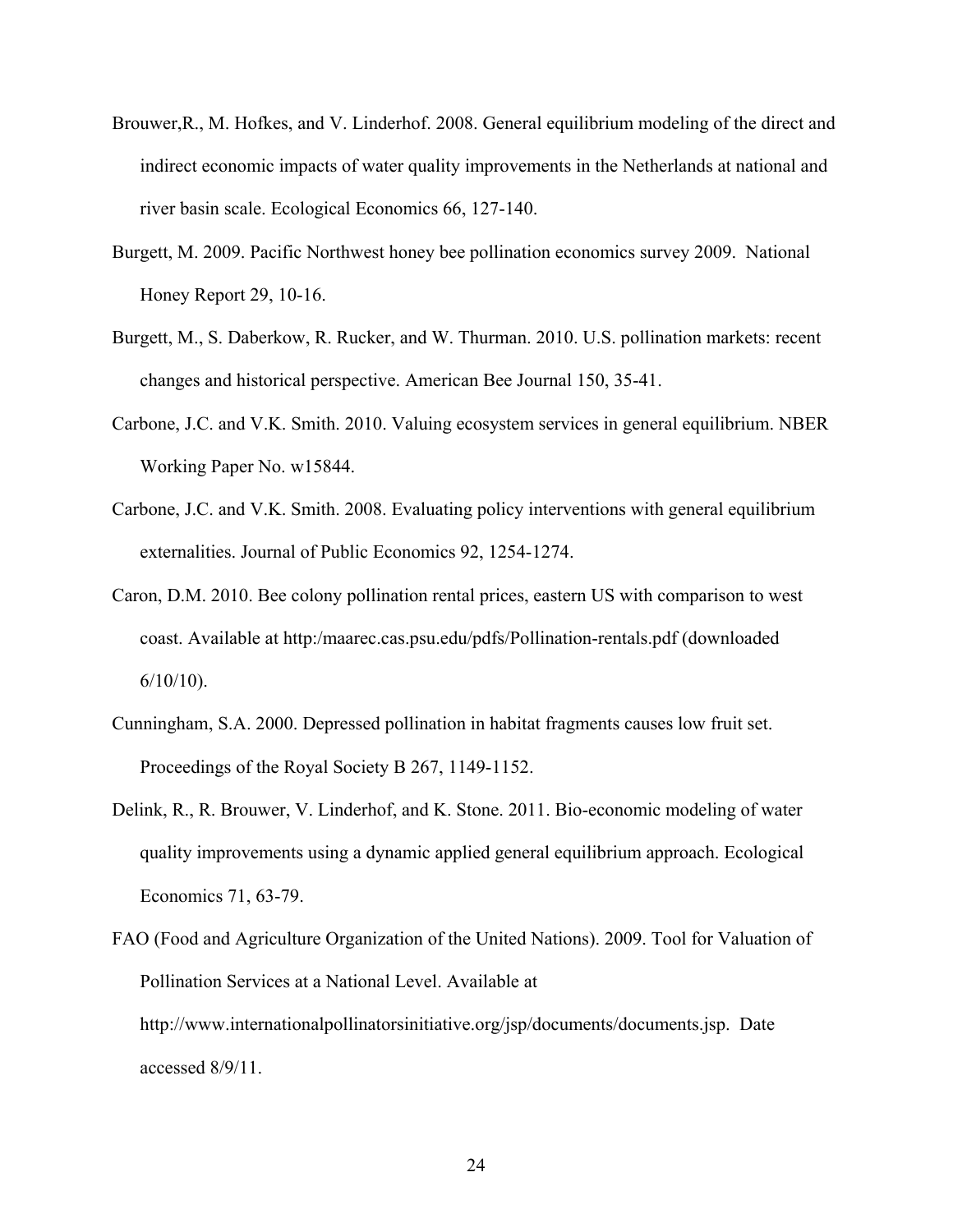- FAO (Food and Agriculture Organization of the United Nations). 2010. FAOSTAT. Available at http://faostat.fao.org. Data downloaded June 2010.
- Ferris, M.C. and T.S. Munson. 2000. Complementarity problems in GAMS and the PATH solver. Journal of Economic Dynamics and Control 24, 165-188.
- Gallai, N., and B.E. Vaissiere. 2009. Guidelines for the economic valuation of pollination services at a national scale. FAO, Rome.
- Gallai, N., J.-M. Salles, J. Settele, and B.E. Vaissiere. 2009a. Economic valuation of the vulnerability of world agriculture with pollinator decline. Ecological Economics 68, 810-821.
- Gallai, N., J.-M. Salles, C. Figuieres, and B.E. Vaissiere. 2009b. Economic assessment of an insect pollinator decline: a general equilibrium analysis. University of Montpellier Working Paper 09-17. Available at http://ideas.repec.org/p/lam/wpaper/09-17.html.
- Garibaldi, L.A., M.A. Aizen, S.A. Cunningham, and A.M. Klein. 2009. Pollinator shortage and global crop yield. Communicative and Integrative Biology 2, 37-39.
- Greenleaf, S.S. and C. Kremen. 2006. Wild bees enhance honey bees' pollination of hybrid sunflower. Proceedings of the National Academy of Sciences 103, 13890-13895.
- Just, R.E., D.L. Hueth, and A. Schmitz. 2004. The Welfare Economics of Public Policy. Edward Elgar. Cheltenham, UK.
- Kasina, J.M., J. Mburu, M. Kraemer, and K. Holm-Mueller. 2009. Economic benefit of crop pollination by bees: a case of Kakamega small-holder farming in western Kenya. Journal of Economic Entomology 102, 467-473.
- Kevan, P.G. and T.P. Phillips. 2001. The economic impacts of pollinator declines: an approach to assessing consequences. Ecology and Society 5, 8.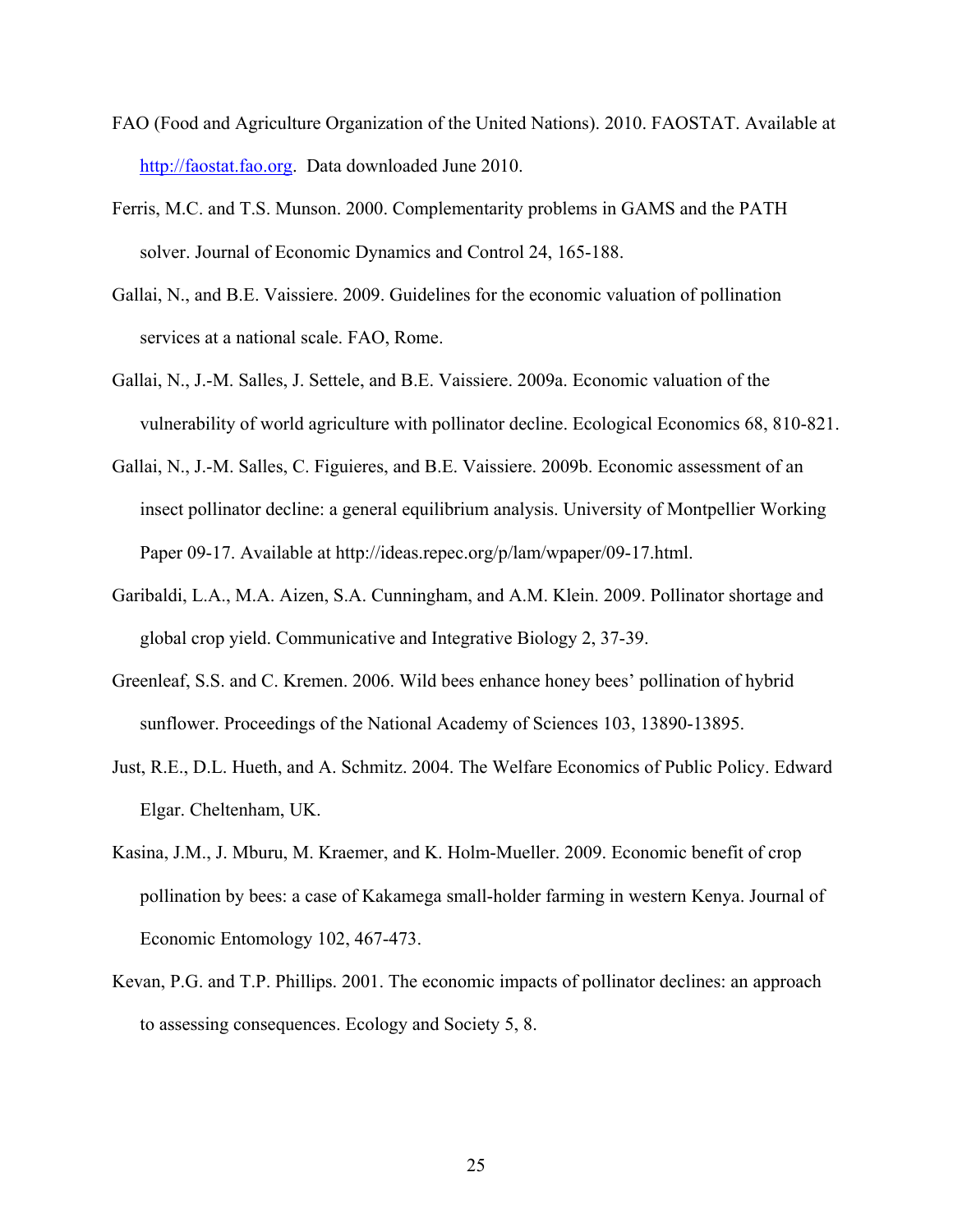- Klein, A.-M., B.E. Vaissiere, J.H. Cane, I. Steffan-Dewenter, et al. 2007. Importance of pollinators in changing landscapes for world crops. Proceedings of the Royal Society B 274, 303-313.
- Klein, A.-M., I. Steffan-Dewenter, and T. Tshcarntke. 2003. Fruit set of highland coffee increases with the diversity of pollinating bees. Proceedings of the Royal Society B 270, 955-961.
- Kluser, S. and P. Peduzzi. 2007. Global Pollinator Decline: A Literature Review. UNEP/GRID-Europe.
- Kremen, C., N.M. Williams, and R.W. Thorp. 2002. Crop pollination from native bees at risk from agricultural intensification. Proceedings of the National Academy of Sciences 99, 16812-16816.
- Le Feon, V., A. Sshermann-Legionnet, Y. Delettre, S. Avioron, et al. 2010. Intensification of agriculture, landscape composition and wild bee communities: a large scale study in four European countries. Agriculture, Ecosystems and Environment 137, 143-150.
- Losey, J.E. and M. Vaughan. 2006. The economic value of ecological services provided by insects. BioScience 56, 311-323.
- MEA (Millenium Ecosystem Assessment). 2003. Ecosystems and Human Well-Being: A Framework for Assessment. Island Press, Washington, DC.
- Monck, M., J. Gordon, and K. Hanslow. 2008. Analysis of the market for pollination services in Australia. RIRDC Publication No. 08/058. Rural Industries Research and Development Corporation.
- Morandin, L.A. and M.L. Winston. 2006. Pollinators provide economic incentive to preserve natural land in agroecosystems. Agriculture, Ecosystems & Environment 116, 289-292.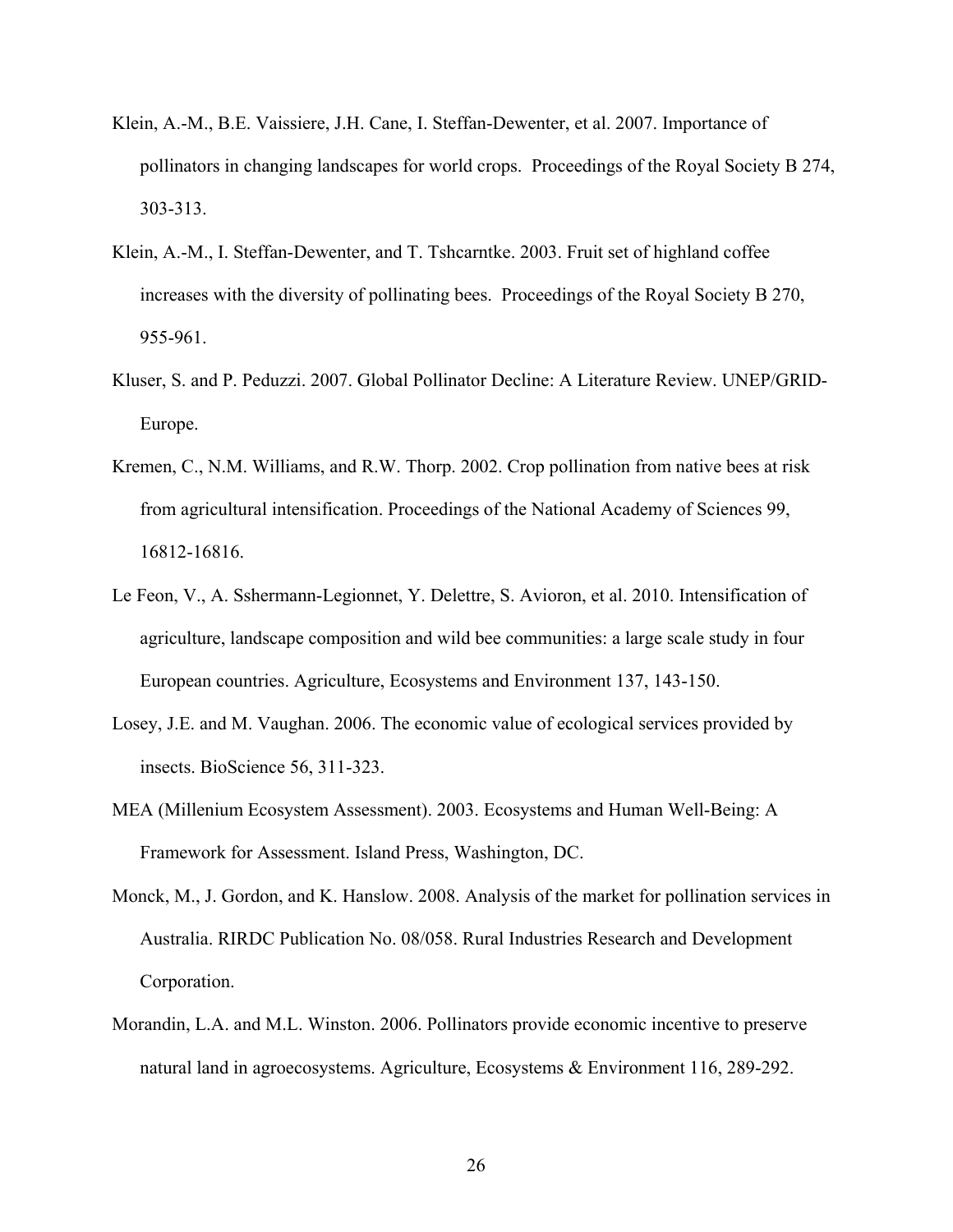- Morse, R.A. and N.W. Calderone. 2000. The value of honey bees as pollinators of U.S. crops in 2000. Bee Culture 128, 1-15.
- Muth, M.K. and W.N. Thurman. 1995. Why support the price of honey? Choices 10, 19-21.
- Naban, G.P. and S.L. Buchmann. 1997. Services provided by pollinators. In Daily, G.C., ed. Nature's Services: Societal Dependence on Natural Ecosystems. Island Press, Washington, DC.
- Narayanan, G. B. and T.L. Walmsley, Eds. 2008. Global Trade, Assistance, and Production: The GTAP 7 Data Base, Center for Global Trade Analysis, Purdue University.
- NRC (National Research Council). 2005. Valuing Ecosystem Services: Towards Better Environmental Decision-Making. National Academies Press, Washington, DC.
- NRC (National Research Council). 2007. Status of Pollinators in North America. National Academies Press, Washington, DC.
- Potts, S.G., J.C. Biesmeijer, C. Kremen, P. Neumann, O. Schweiger, and W.E. Kunin. 2010. Global pollinator declines: trends, impacts and drivers. Trends in Ecology and Evolution 25, 345-353.
- Priess, J.A., M. Mimler, A.-M. Klein, S. Schwartze, et al. 2007. Linking deforestation scenarios to pollination services and economic returns in coffee agroforestry systems. Ecological Applications 17, 407-417.
- Robinson, W.S., R. Nowogrodzki, and R.A. Morse. 1989. The value of honey bees as pollinators as pollinators of U.S. crops. American Bee Journal 129, 411-423, 477-487.
- Rutherford, T.P. 1995. Extensions of GAMS for complementarity problems arising in applied economic analysis. Journal of Economic Dynamics and Control 19, 1299-1324.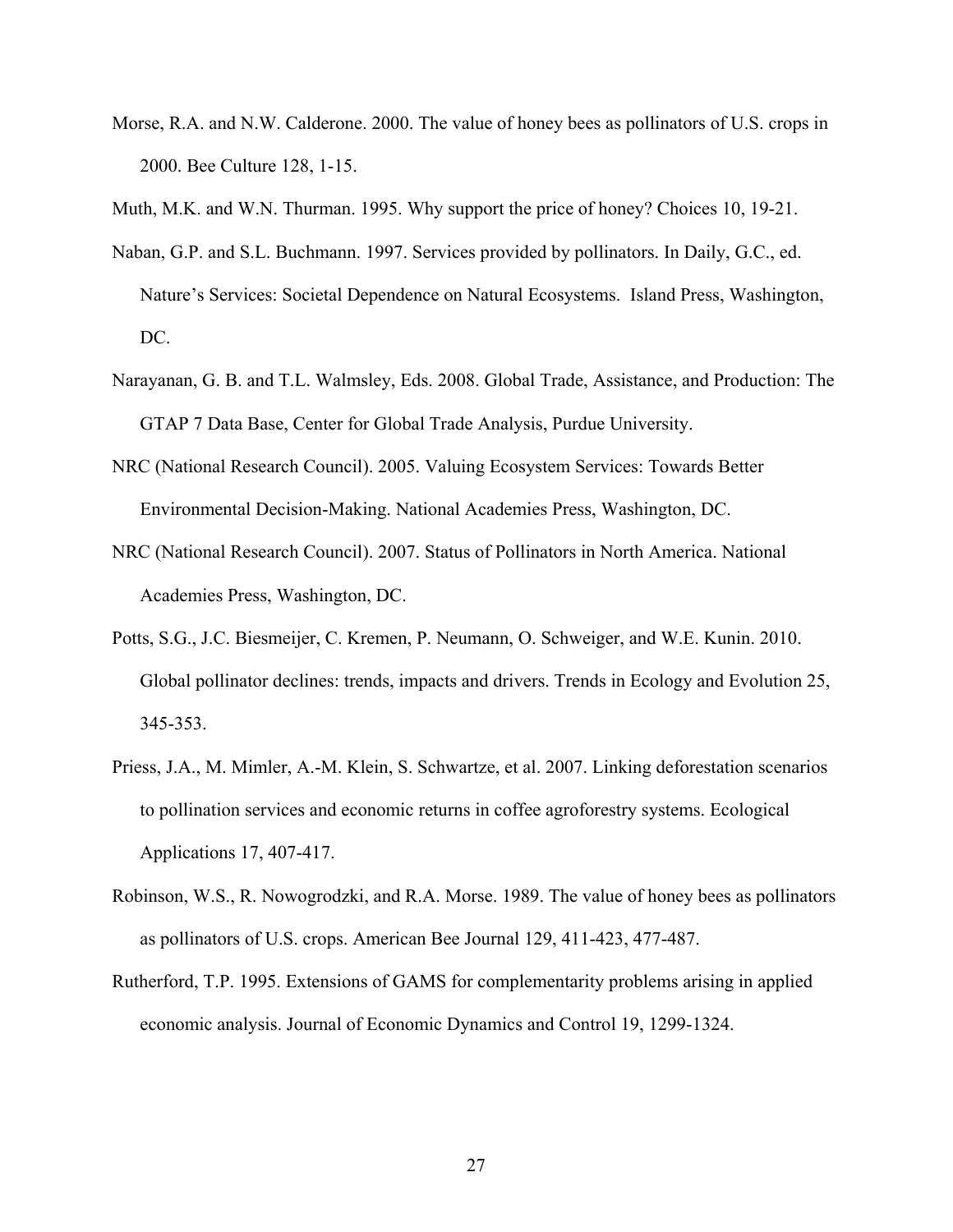- Rutherford, T.F. 1999. Applied general equilibrium modeling with MPSGE as a GAMS subsystem: an overview of the modeling framework and syntax. Computational Economics 14, 1-46.
- Southwick, E.E. and L. Southwick. 1992. Estimating the economic value of honey bees (Hymenoptera: Apidae) as agricultural pollinators in the United States. Journal of Economic Entomology 85, 621-633.
- Steffan-Dewenter, I., S.G. Potts, and L. Packer. 2005. Pollinator diversity and crop pollination services are at risk. Trends in Ecology and Evolution 20, 651-652.
- Sue Wing, I. 2009. Computable general equilibrium models for the analysis of energy and climate policies, in J. Evans and L.C. Hunt, eds. International Handbook on the Economics of Energy. Edward Elgar, Cheltenham, pp. 332-366.
- Sue Wing, I. 2011. Computable general equilibrium models for the analysis of economyenvironment interactions, in A. Batabyal and P. Nijkamp (eds.) Research Tools in Natural Resource and Environmental Economics. World Scientific, Hackensack, pp. 255-305.
- vanEngelsdorp, D. and M.D. Meixner. 2010. A historical review of managed honey bee populations in Europe and the United States and the factors that may affect them. Journal of Invertebrate Pathology 103, S80-S95.
- vanEngelsdorp, D., J. Hayes, R.M. Underwood, and J. Pettis. 2008. A survey of honey bee colony losses in the U.S., fall 2007 to spring 2008. PloS ONE 3, e4071.
- Winfree, R., R. Aguilar, D.P. Vazquez, G. LeBuhn, and M.A. Aizen. 2009. A meta-analysis of bees' responses to anthropogenic disturbance. Ecology 90, 2068-2076.
- Winfree, R., B.J. Gross, and C. Kremen. 2011. Valuing pollination services to agriculture. Ecological Economics 71, 80-88.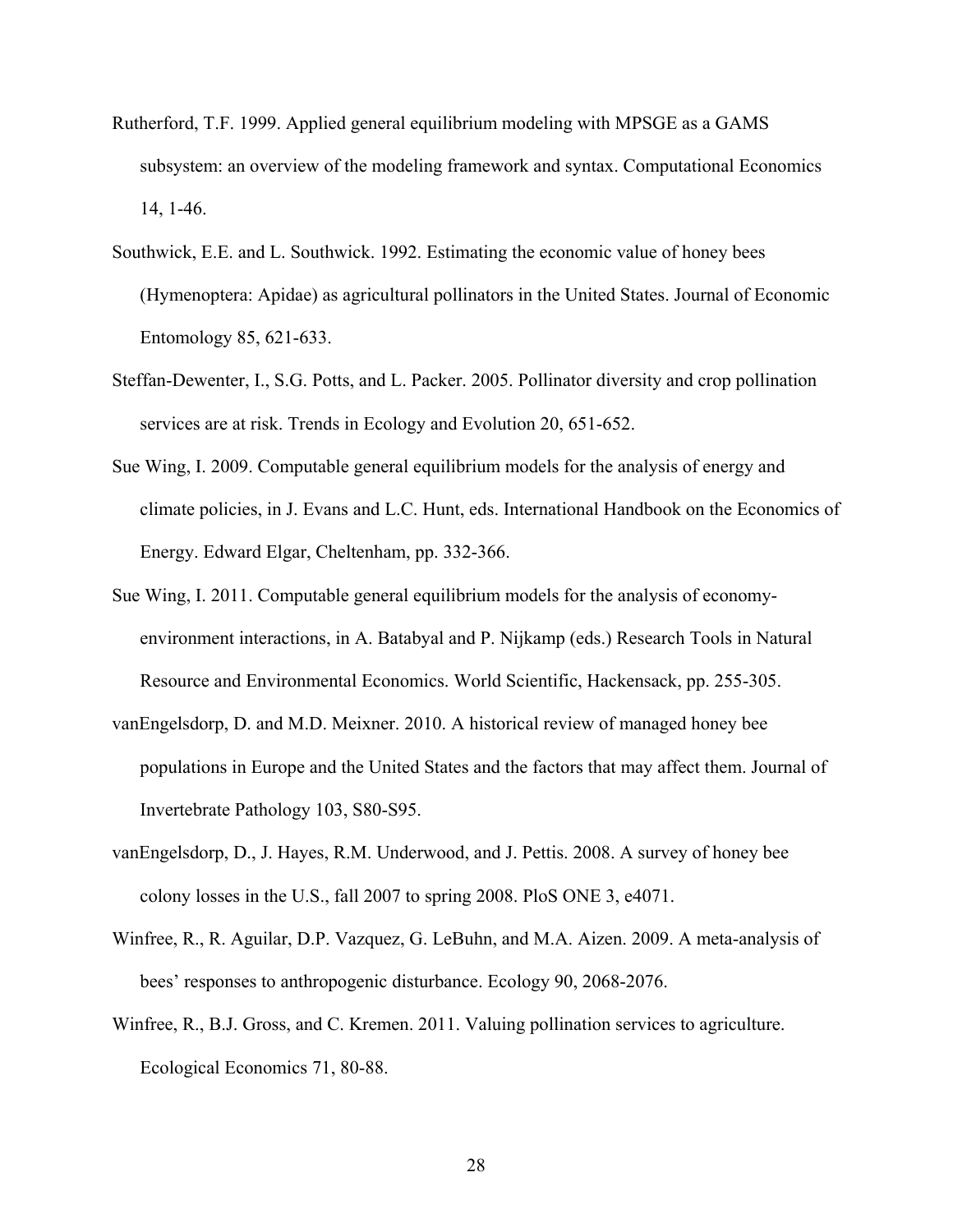Zhang, W., T.H. Ricketts, C. Kremen, K. Carney, and S.M. Swinton. 2007. Ecosystem services and dis-services to agriculture. Ecological Economics 64, 253-260.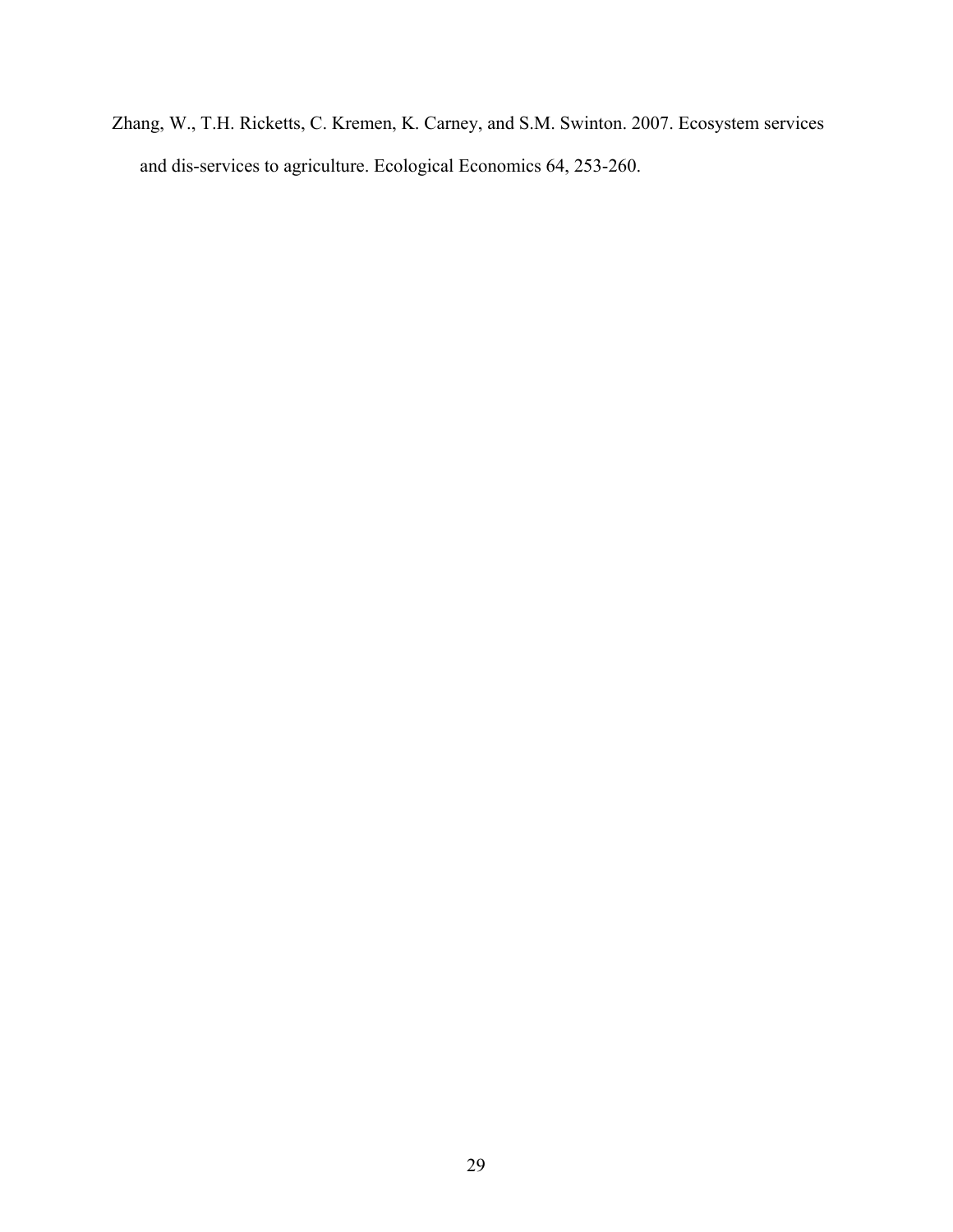

**Fig. 1.** Model nested CES production structure showing key elasticity of substitution parameters.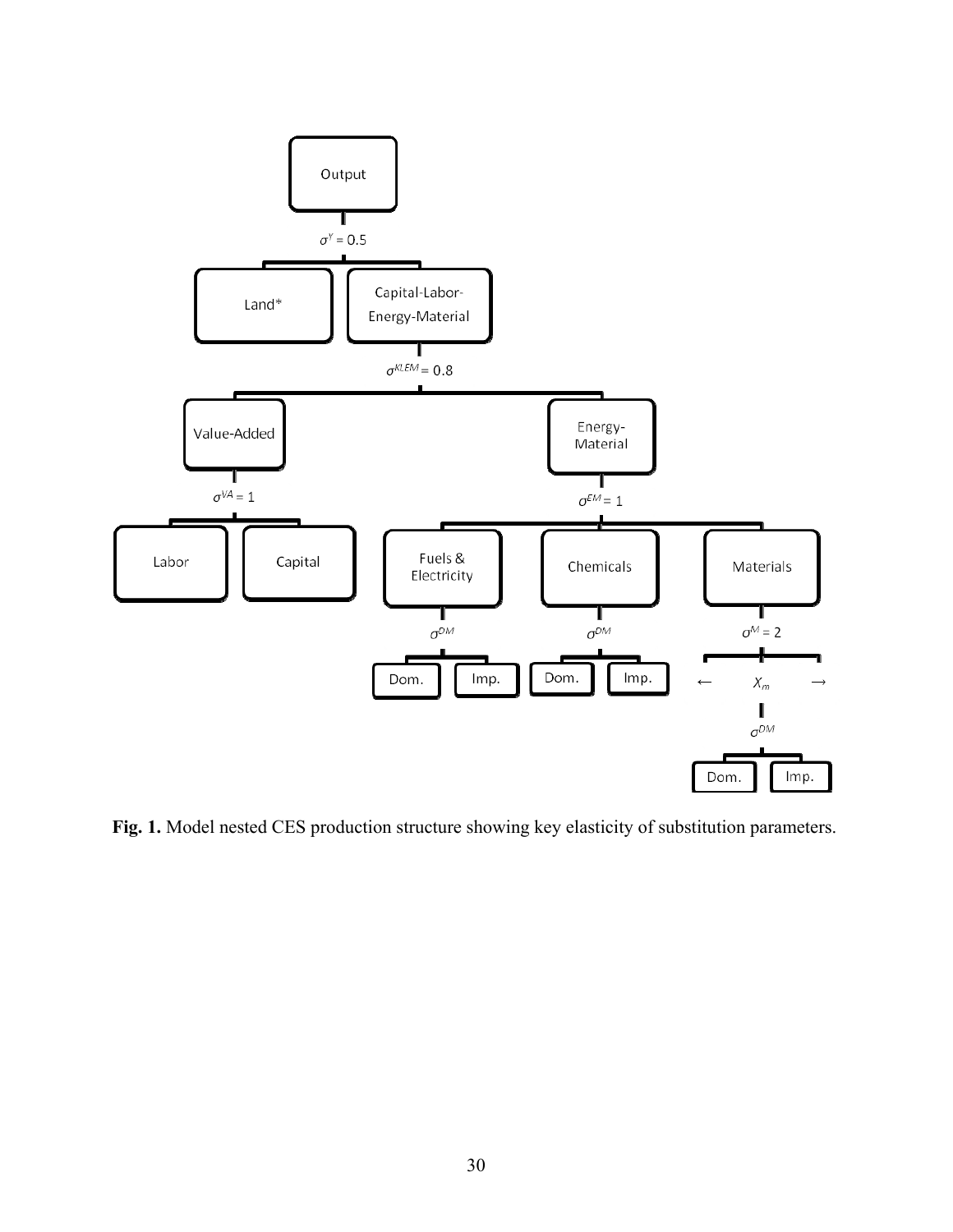

Fig. 2. Partial equilibrium impacts of pollinator declines on the market for a pollinator-dependent crop. Impact of pollinator shock on quantity produced/consumed:  $Q_A - Q_B$ ; consumer surplus loss:  $DAP_A - DBP_B$ ; producer surplus loss with relatively inelastic supply:  $S_0AP_A - Z_0BP_B$ ; and producer surplus loss with relatively elastic supply:  $S_1AP_A - Z_1BP_B$ .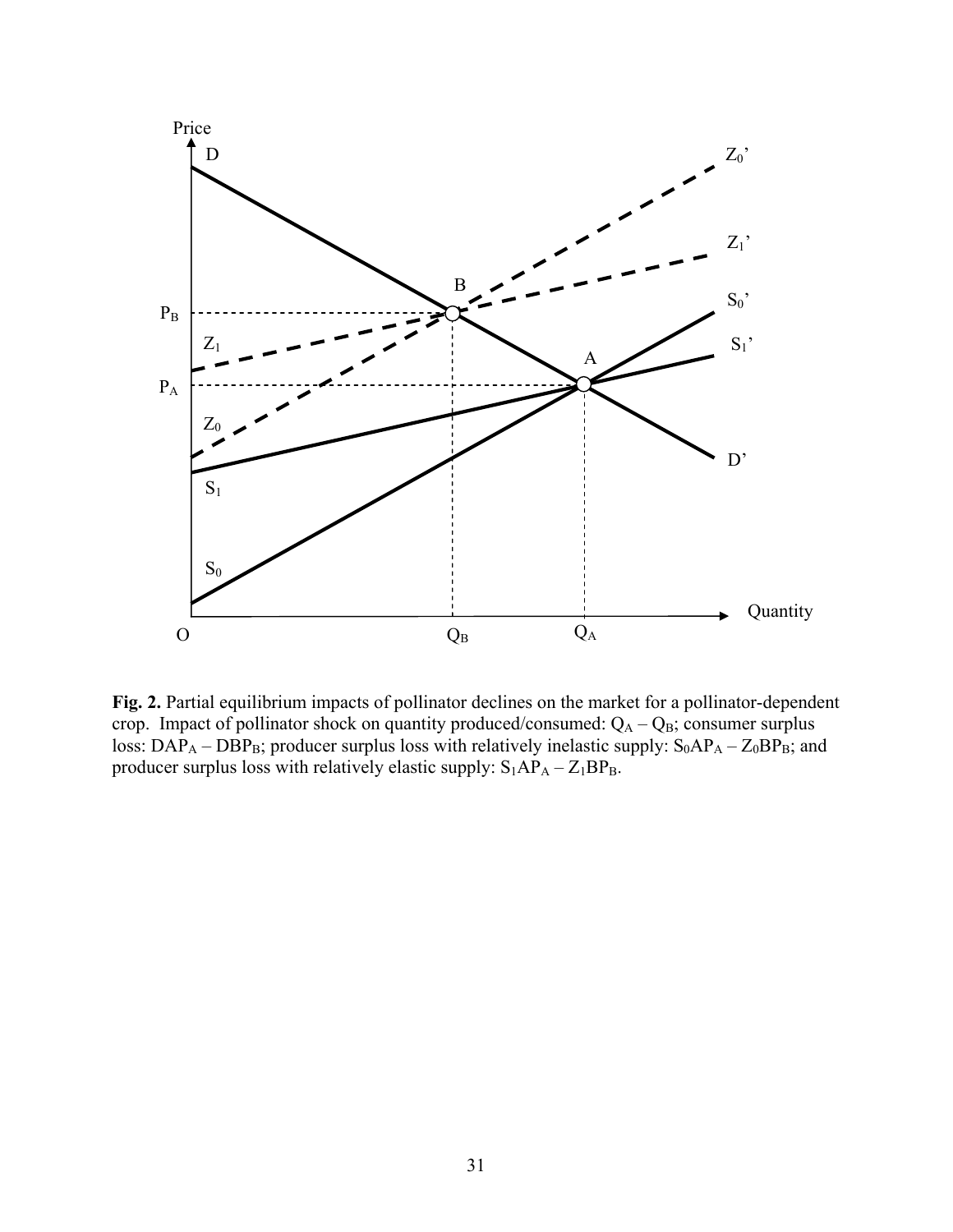

**Fig. 3.** Percent change in value of crop sector production due to global or regional loss of pollination services in 2004 (GE = General Equilibrium, PE = Partial Equilibrium). Regional partial equilibrium impacts are the same for both global and regional pollinator shocks. General equilibrium regional effects are own region impacts only.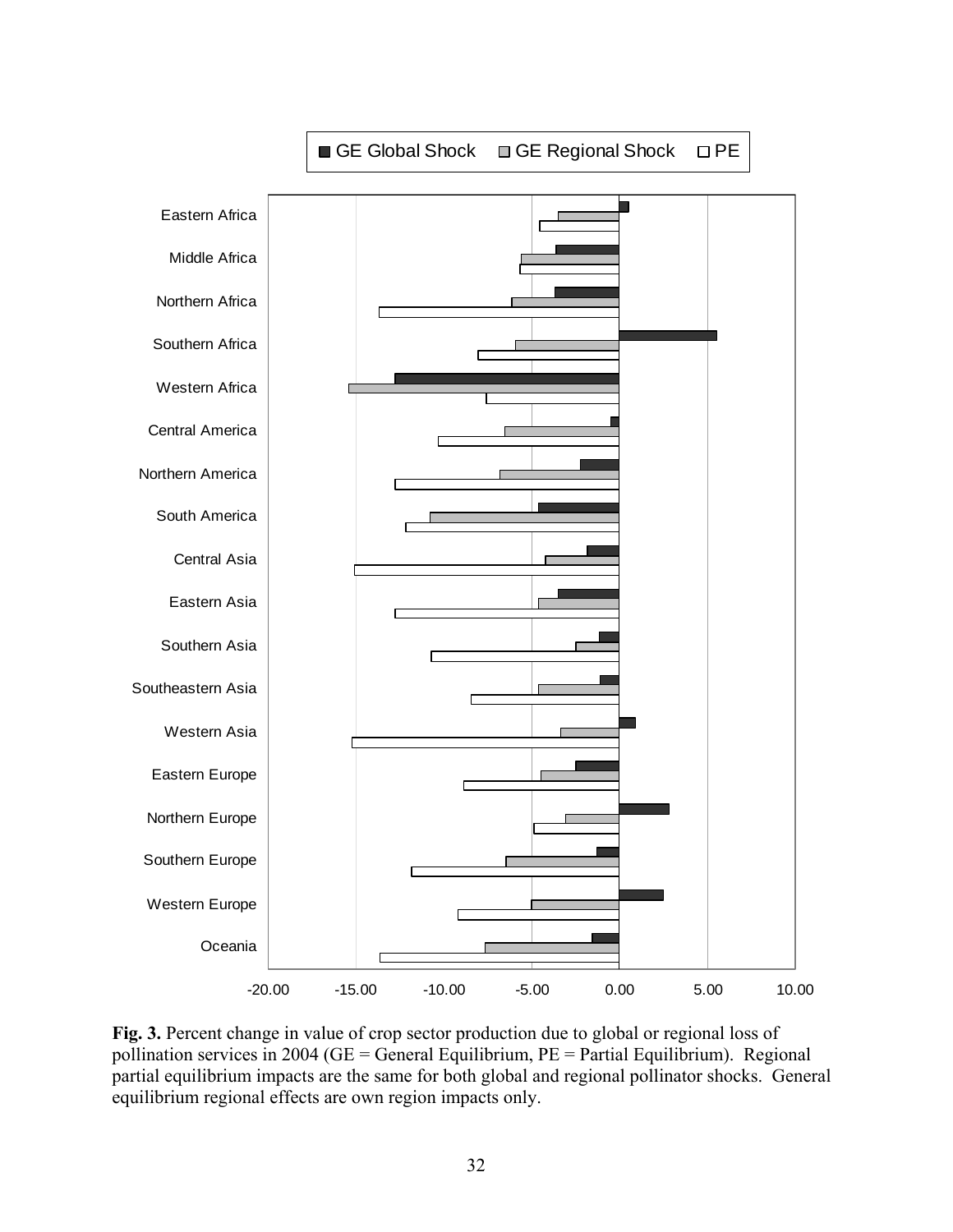

**Fig. 4.** Reduction in welfare (in \$ billions) due to regional loss of pollination services in 2004; welfare measured as equivalent variation in general equilibrium and consumer surplus in partial equilibrium ( $\varepsilon$  = -1.2).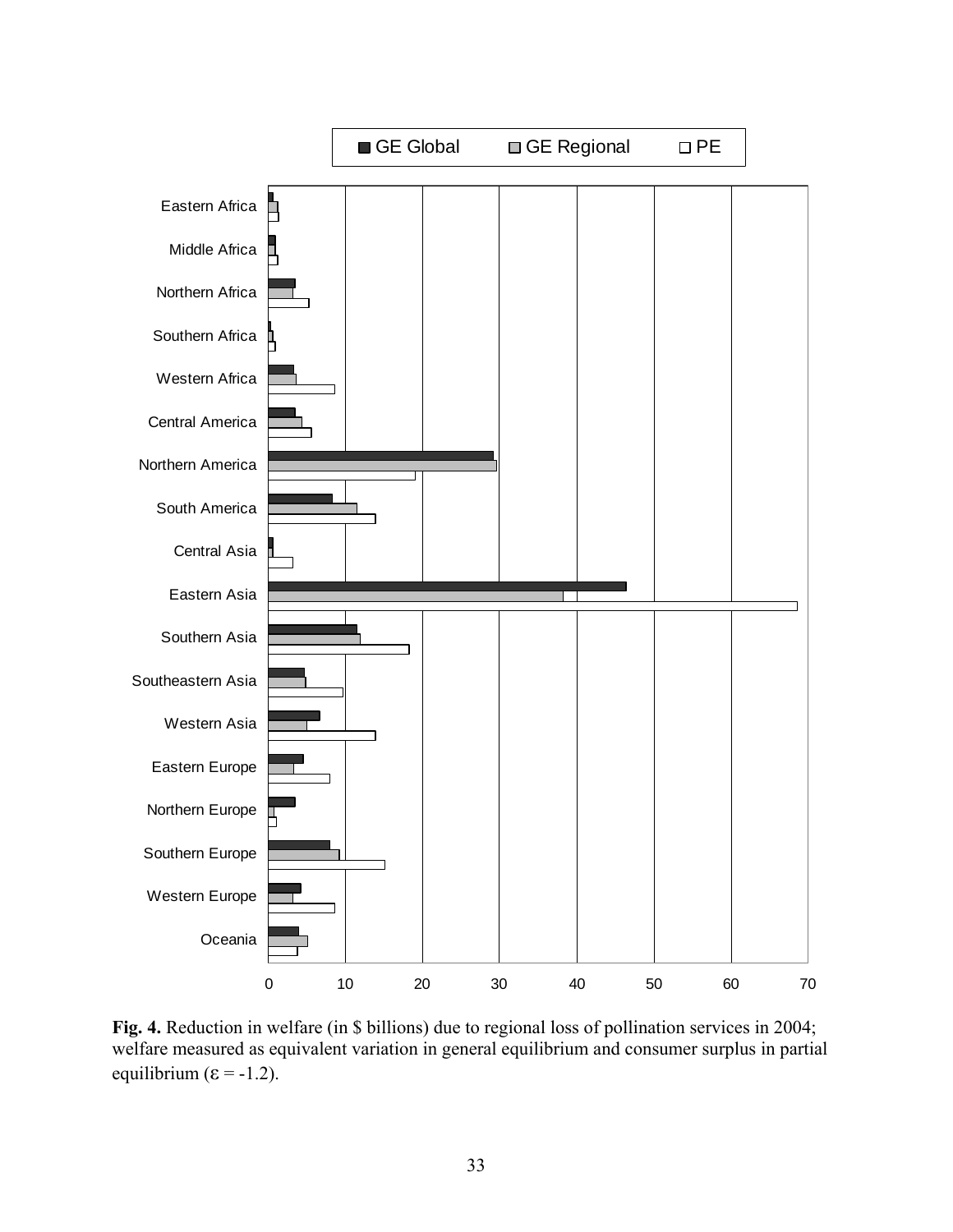| <b>Model regions</b>       | <b>Major countries in GTAP database</b>                            |  |  |  |  |  |
|----------------------------|--------------------------------------------------------------------|--|--|--|--|--|
| Eastern Africa             | Ethiopia, Madagascar, Malawi, Mauritius, Mozambique, Tanzania,     |  |  |  |  |  |
|                            | Uganda, Zambia, Zimbabwe                                           |  |  |  |  |  |
| Middle Africa              |                                                                    |  |  |  |  |  |
| Northern Africa            | Egypt, Morocco, Tunisia                                            |  |  |  |  |  |
| Southern Africa            | Botswana, South Africa                                             |  |  |  |  |  |
| Western Africa             | Nigeria, Senegal                                                   |  |  |  |  |  |
| Central America            | Mexico, Costa Rica, Guatemala, Nicaragua, Panama, CARICOM          |  |  |  |  |  |
| & Caribbean                |                                                                    |  |  |  |  |  |
| Northern America           | Canada, USA                                                        |  |  |  |  |  |
| South America              | Argentina, Bolivia, Brazil, Chile, Colombia, Ecuador, Paraguay,    |  |  |  |  |  |
|                            | Peru, Uruguay, Venezuela                                           |  |  |  |  |  |
| Central Asia               | Kazakhstan, Kyrgyzstan                                             |  |  |  |  |  |
| Eastern Asia               | China, Hong Kong, Japan, Korea, Taiwan                             |  |  |  |  |  |
| Southern Asia              | Bangladesh, India, Pakistan, Sri Lanka                             |  |  |  |  |  |
| Southeastern Asia          | Cambodia, Indonesia, Laos, Myanmar, Malaysia, Philippines,         |  |  |  |  |  |
|                            | Singapore, Thailand, Viet Nam                                      |  |  |  |  |  |
| Western Asia               | Armenia, Azerbaijan, Georgia, Turkey                               |  |  |  |  |  |
| Eastern Europe             | Czech Republic, Hungary, Poland, Slovakia, Bulgaria, Belarus,      |  |  |  |  |  |
|                            | Romania, Russia, Ukraine                                           |  |  |  |  |  |
| Northern Europe            | Denmark, Estonia, Finland, Ireland, Latvia, Lithuania, Sweden, UK, |  |  |  |  |  |
|                            | Norway                                                             |  |  |  |  |  |
| Southern Europe            | Cyprus, Greece, Italy, Malta, Portugal, Slovenia, Spain, Albania,  |  |  |  |  |  |
|                            | Croatia                                                            |  |  |  |  |  |
| Western Europe             | Austria, Belgium, France, Germany, Luxembourg, Netherlands,        |  |  |  |  |  |
|                            | Switzerland                                                        |  |  |  |  |  |
| Oceania                    | Australia, New Zealand                                             |  |  |  |  |  |
| <b>Model sectors</b>       | <b>Major sectors in GTAP database</b>                              |  |  |  |  |  |
| Grains                     | Paddy rice, Wheat                                                  |  |  |  |  |  |
| Vegetables, fruit, nuts    |                                                                    |  |  |  |  |  |
| Oil seeds                  |                                                                    |  |  |  |  |  |
| Other crops, beet $&$ cane | Sugar cane & beet, Plant-based fibers                              |  |  |  |  |  |
| Livestock                  | Cattle, sheep, goats, horses                                       |  |  |  |  |  |
| Forestry                   |                                                                    |  |  |  |  |  |
| Other agriculture          | Raw milk, Wool, Silk, Fisheries                                    |  |  |  |  |  |
| Processed food             | Meat, Vegetable oils & fats, Dairy prod., Processed rice, Sugar,   |  |  |  |  |  |
|                            | Beverages & tobacco                                                |  |  |  |  |  |
| Fuels & electricity        | Coal, Crude oil & gas, Natural gas, Electric power, Refineries     |  |  |  |  |  |
| Chemicals, rubber,         |                                                                    |  |  |  |  |  |
| plastics                   |                                                                    |  |  |  |  |  |
| Manufacturing              | Textiles, Apparel, Leather prod., Wood prod., Paper prod., Ferrous |  |  |  |  |  |
|                            | metals, Metal prod., Motor vehicles & parts, Electronic equip.     |  |  |  |  |  |
| Services                   | Communications, Finance, Insurance, Public admin/Health/Educ.      |  |  |  |  |  |
| Rest of economy            | Water utilities, Trade, Construction                               |  |  |  |  |  |

**Table 1**  Regional and Sectoral Structure of the Numerical Model.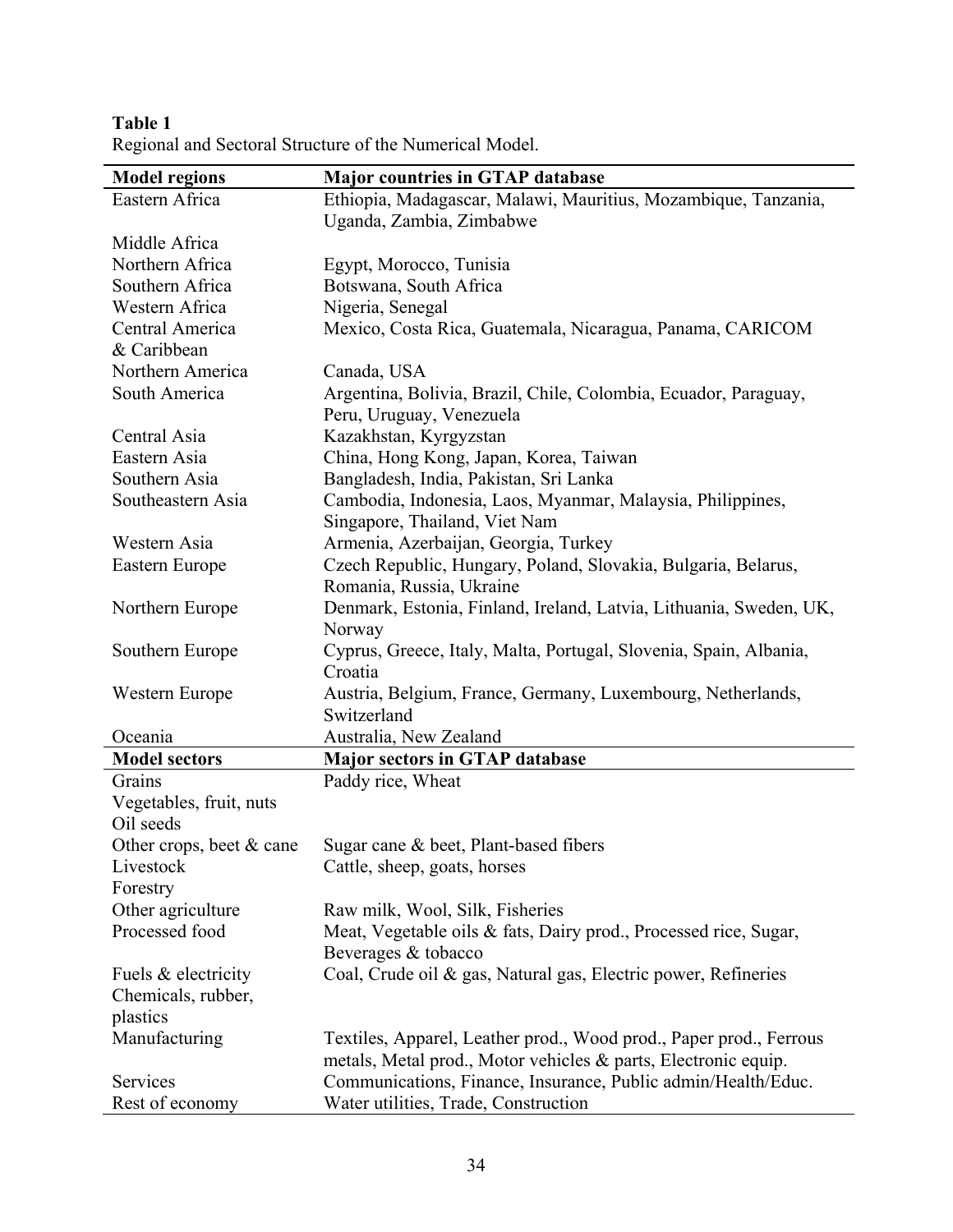Percent of crop sector production value in year 2004 at risk to pollinator loss (shaded cells indicate greater than 30% at risk; bold numbering indicates greater than 50% at risk).

|                   |                   |               |             |               |                  | Sugar & Other |
|-------------------|-------------------|---------------|-------------|---------------|------------------|---------------|
| <b>Region</b>     | <b>Vegetables</b> | <b>Fruits</b> | <b>Nuts</b> | <b>Grains</b> | <b>Oil Seeds</b> | <b>Crops</b>  |
| Eastern Africa    | 1.50              | 8.64          | 17.08       | 1.35          | 22.96            | 4.30          |
| Middle Africa     | 2.13              | 8.19          | 5.32        | 1.56          | 6.64             | 24.82         |
| Northern Africa   | 8.73              | 35.75         | 21.62       | 0.95          | 7.00             | 0.37          |
| Southern Africa   | 4.78              | 13.61         | 12.87       | 0.23          | 25.00            | 0.05          |
| Western Africa    | 1.06              | 13.45         | 25.45       | 0.70          | 7.12             | 51.04         |
| Central America   | 8.50              | 22.72         | 15.77       | 1.15          | 10.08            | 6.86          |
| & Caribbean       |                   |               |             |               |                  |               |
| Northern America  | 5.04              | 35.78         | 43.66       | 0.08          | 24.69            | 0.10          |
| South America     | 3.33              | 15.26         | 23.50       | 0.41          | 24.30            | 8.29          |
| Central Asia      | 7.15              | 44.55         | 42.86       | 0.16          | 20.96            | 0.08          |
| Eastern Asia      | 5.95              | 51.88         | 7.11        | 0.30          | 24.63            | 0.16          |
| Southern Asia     | 7.86              | 34.49         | 12.90       | 0.27          | 24.41            | 2.91          |
| Southeastern Asia | 4.99              | 27.08         | 25.48       | 0.16          | 8.77             | 8.51          |
| Western Asia      | 11.67             | 34.81         | 12.82       | 0.23          | 4.89             | 1.12          |
| Eastern Europe    | 8.89              | 45.77         | 8.28        | 0.47          | 24.66            | 0.09          |
| Northern Europe   | 3.18              | 47.70         | 0.00        | 0.35          | 24.51            | 0.00          |
| Southern Europe   | 7.79              | 26.67         | 24.22       | 0.23          | 1.13             | 3.04          |
| Western Europe    | 5.15              | 22.72         | 1.60        | 0.21          | 24.49            | 0.00          |
| Oceania           | 4.21              | 29.02         | 26.12       | 0.16          | 21.90            | 5.53          |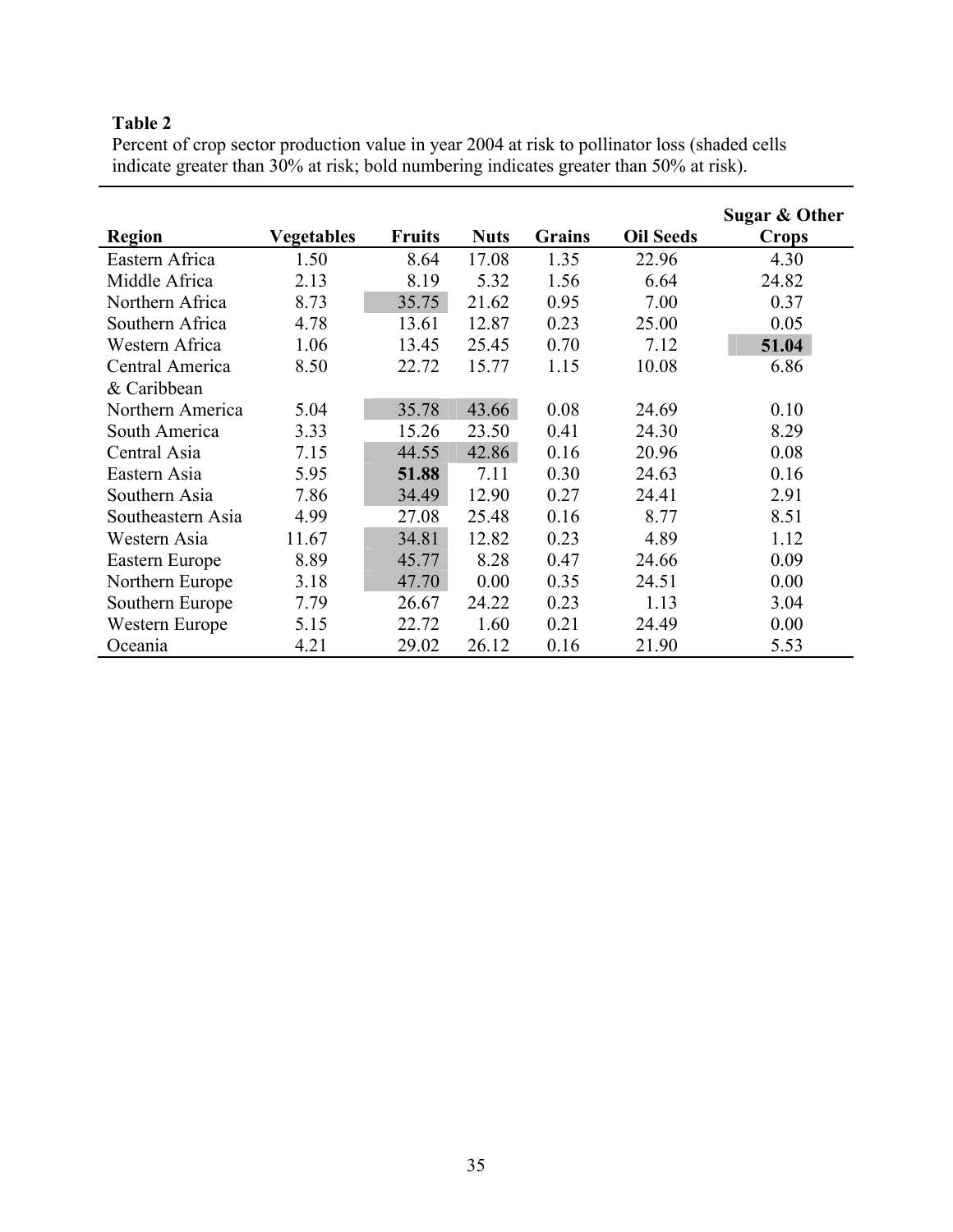General equilibrium direct, indirect, and total impact on the value of crop, non-crop, and aggregate production, respectively, due to a loss of pollination services in 2004 (positive effects shaded in grey).

| <b>Region</b>                         | <b>Direct</b> |          |                                           | Indirect  | <b>Total</b>  |           |  |  |
|---------------------------------------|---------------|----------|-------------------------------------------|-----------|---------------|-----------|--|--|
|                                       | $\frac{0}{0}$ | Bn \$    | $\frac{0}{0}$                             | Bn \$     | $\frac{0}{0}$ | Bn \$     |  |  |
| Global Pollinator Loss Scenario<br>A. |               |          |                                           |           |               |           |  |  |
| Eastern Africa                        | 0.48          | 0.13     | $-1.02$                                   | $-1.69$   | $-0.81$       | $-1.57$   |  |  |
| Middle Africa                         | $-3.57$       | $-0.27$  | $-0.94$                                   | $-0.97$   | $-1.12$       | $-1.25$   |  |  |
| Northern Africa                       | $-3.64$       | $-1.18$  | $-0.86$                                   | $-4.10$   | $-1.04$       | $-5.28$   |  |  |
| Southern Africa                       | 5.58          | 0.44     | $-0.26$                                   | $-1.32$   | $-0.17$       | $-0.88$   |  |  |
| Western Africa                        | $-12.75$      | $-3.32$  | $-0.62$                                   | $-0.84$   | $-2.55$       | $-4.16$   |  |  |
| Central America & Caribbean           | $-0.48$       | $-0.20$  | $-0.51$                                   | $-7.94$   | $-0.51$       | $-8.14$   |  |  |
| Northern America                      | $-2.21$       | $-3.12$  | $-0.29$                                   | $-63.84$  | $-0.30$       | $-66.96$  |  |  |
| South America                         | $-4.60$       | $-4.43$  | $-0.58$                                   | $-11.65$  | $-0.76$       | $-16.08$  |  |  |
| Central Asia                          | $-1.79$       | $-0.10$  | $-1.10$                                   | $-1.68$   | $-1.12$       | $-1.78$   |  |  |
| Eastern Asia                          | $-3.49$       | $-9.43$  | $-0.48$                                   | $-75.93$  | $-0.53$       | $-85.36$  |  |  |
| Southern Asia                         | $-1.14$       | $-1.85$  | $-1.21$                                   | $-20.11$  | $-1.21$       | $-21.96$  |  |  |
| Southeastern Asia                     | $-1.09$       | $-0.67$  | $-0.49$                                   | $-8.32$   | $-0.51$       | $-8.99$   |  |  |
| Western Asia                          | 0.88          | 0.46     | $-0.59$                                   | $-9.52$   | $-0.54$       | $-9.06$   |  |  |
| Eastern Europe                        | $-2.51$       | $-2.01$  | $-0.31$                                   | $-8.12$   | $-0.37$       | $-10.13$  |  |  |
| Northern Europe                       | 2.82          | 0.87     | $-0.19$                                   | $-11.99$  | $-0.17$       | $-11.12$  |  |  |
| Southern Europe                       | $-1.27$       | $-1.26$  | $-0.33$                                   | $-18.74$  | $-0.34$       | $-20.00$  |  |  |
| Western Europe                        | 2.47          | 2.51     | $-0.20$                                   | $-23.59$  | $-0.17$       | $-21.08$  |  |  |
| Oceania                               | $-1.55$       | $-0.25$  | $-0.58$                                   | $-7.97$   | $-0.59$       | $-8.22$   |  |  |
| World                                 | $-1.88$       | $-23.68$ | $-0.36$                                   | $-278.33$ | $-0.39$       | $-302.01$ |  |  |
| В.                                    |               |          | <b>Regional Pollinator Loss Scenarios</b> |           |               |           |  |  |
| Eastern Africa                        | $-3.48$       | $-0.91$  | $-0.76$                                   | $-1.26$   | $-1.13$       | $-2.17$   |  |  |
| Middle Africa                         | $-5.62$       | $-0.43$  | $-0.61$                                   | $-0.63$   | $-0.95$       | $-1.06$   |  |  |
| Northern Africa                       | $-6.12$       | $-1.98$  | $-0.54$                                   | $-2.55$   | $-0.89$       | $-4.53$   |  |  |
| Southern Africa                       | $-5.95$       | $-0.47$  | $-0.13$                                   | $-0.63$   | $-0.22$       | $-1.10$   |  |  |
| Western Africa                        | $-15.40$      | $-4.01$  | $-0.44$                                   | $-0.60$   | $-2.83$       | $-4.61$   |  |  |
| Central America & Caribbean           | $-6.52$       | $-2.73$  | $-0.21$                                   | $-3.27$   | $-0.38$       | $-6.01$   |  |  |
| Northern America                      | $-6.78$       | $-9.60$  | $-0.23$                                   | $-51.19$  | $-0.27$       | $-60.79$  |  |  |
| South America                         | $-10.81$      | $-10.41$ | $-0.54$                                   | $-11.02$  | $-1.01$       | $-21.43$  |  |  |
| Central Asia                          | $-4.23$       | $-0.23$  | $-0.86$                                   | $-1.32$   | $-0.98$       | $-1.55$   |  |  |
| Eastern Asia                          | $-4.60$       | $-12.44$ | $-0.25$                                   | $-39.71$  | $-0.32$       | $-52.15$  |  |  |
| Southern Asia                         | $-2.48$       | $-4.02$  | $-0.97$                                   | $-16.02$  | $-1.10$       | $-20.04$  |  |  |
| Southeastern Asia                     | $-4.62$       | $-2.83$  | $-0.17$                                   | $-2.91$   | $-0.32$       | $-5.75$   |  |  |
| Western Asia                          | $-3.37$       | $-1.76$  | $-0.19$                                   | $-3.03$   | $-0.29$       | $-4.78$   |  |  |
| Eastern Europe                        | $-4.48$       | $-3.60$  | $-0.07$                                   | $-1.76$   | $-0.20$       | $-5.35$   |  |  |
| Northern Europe                       | $-3.11$       | $-0.96$  | $-0.01$                                   | $-0.58$   | $-0.02$       | $-1.54$   |  |  |
| Southern Europe                       | $-6.43$       | $-6.36$  | $-0.16$                                   | $-9.07$   | $-0.26$       | $-15.43$  |  |  |
| Western Europe                        | $-5.01$       | $-5.09$  | $-0.01$                                   | $-1.15$   | $-0.05$       | $-6.24$   |  |  |
| Oceania                               | $-7.65$       | $-1.24$  | $-0.68$                                   | $-9.41$   | $-0.76$       | $-10.65$  |  |  |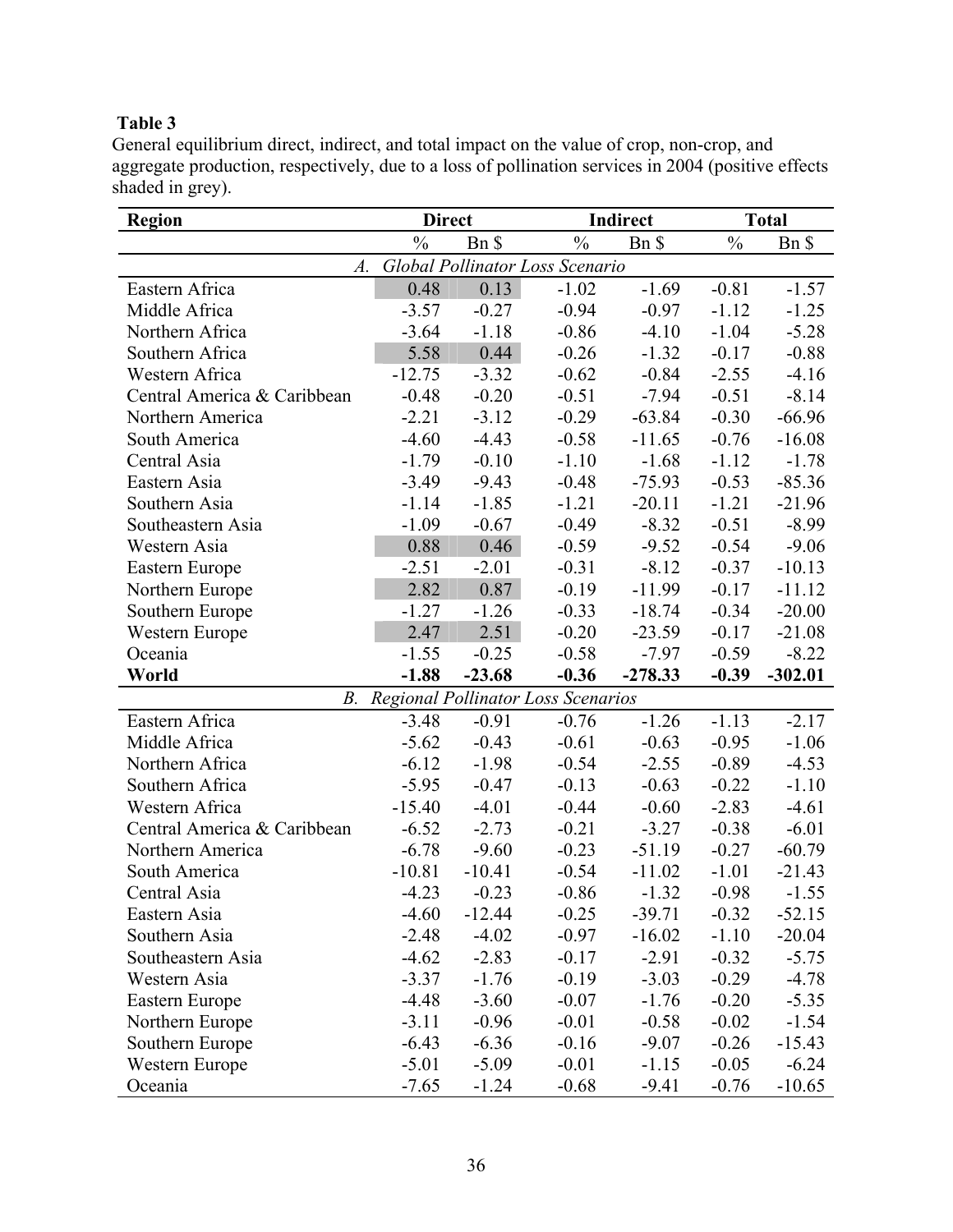Welfare effects (measured as change in equivalent variation) due to global or regional loss of pollination services in 2004 (most at-risk regions shaded in grey).

|                   |               | <b>Global Scenario</b> |               | Regional<br><b>Scenarios</b> |               |                           |               |                            |               |                    |  |
|-------------------|---------------|------------------------|---------------|------------------------------|---------------|---------------------------|---------------|----------------------------|---------------|--------------------|--|
|                   |               |                        |               | <b>Own Region</b>            |               | Other Region <sup>†</sup> |               | Rest of World <sup>‡</sup> |               | <b>World Total</b> |  |
| <b>Region</b>     | $\frac{6}{9}$ | <b>Bn</b> \$           | $\frac{0}{0}$ | <b>Bn</b> \$                 | $\frac{0}{0}$ | <b>Bn</b> \$              | $\frac{0}{0}$ | <b>Bn</b> \$               | $\frac{6}{6}$ | <b>Bn</b> \$       |  |
| Eastern Africa    | $-0.68$       | $-0.53$                | $-1.60$       | $-1.25$                      | 0.057         | 0.04                      | 0.000         | 0.05                       | $-0.005$      | $-1.19$            |  |
| Middle Africa     | $-2.83$       | $-0.92$                | $-2.58$       | $-0.83$                      | $-0.010$      | 0.00                      | 0.001         | 0.21                       | $-0.002$      | $-0.62$            |  |
| Northern Africa   | $-2.19$       | $-3.42$                | $-2.04$       | $-3.20$                      | $-0.003$      | $-0.01$                   | 0.002         | 0.44                       | $-0.011$      | $-2.75$            |  |
| Southern Africa   | $-0.21$       | $-0.29$                | $-0.41$       | $-0.58$                      | 0.011         | 0.02                      | 0.001         | 0.22                       | $-0.001$      | $-0.36$            |  |
| Western Africa    | $-4.40$       | $-3.28$                | $-4.76$       | $-3.56$                      | 0.030         | 0.02                      | 0.004         | 1.07                       | $-0.010$      | $-2.49$            |  |
| Central America   |               |                        |               |                              |               |                           |               |                            |               |                    |  |
| & Caribbean       | $-0.52$       | $-3.47$                | $-0.64$       | $-4.33$                      | 0.008         | 0.05                      | $-0.006$      | $-1.57$                    | $-0.023$      | $-5.90$            |  |
| Northern America  | $-0.33$       | $-29.24$               | $-0.34$       | $-29.59$                     | 0.001         | 0.07                      | $-0.044$      | $-11.12$                   | $-0.162$      | $-40.71$           |  |
| South America     | $-1.19$       | $-8.28$                | $-1.65$       | $-11.48$                     | 0.029         | 0.20                      | 0.002         | 0.49                       | $-0.044$      | $-10.99$           |  |
| Central Asia      | $-1.62$       | $-0.62$                | $-1.56$       | $-0.60$                      | 0.008         | 0.00                      | 0.000         | $-0.07$                    | $-0.003$      | $-0.67$            |  |
| Eastern Asia      | $-1.18$       | $-46.40$               | $-0.97$       | $-38.27$                     | $-0.012$      | $-0.45$                   | 0.003         | 0.66                       | $-0.149$      | $-37.61$           |  |
| Southern Asia     | $-1.73$       | $-11.44$               | $-1.81$       | $-11.95$                     | 0.006         | 0.04                      | $-0.002$      | $-0.44$                    | $-0.049$      | $-12.39$           |  |
| Southeastern Asia | $-1.03$       | $-4.69$                | $-1.06$       | $-4.80$                      | 0.003         | 0.01                      | 0.000         | 0.05                       | $-0.019$      | $-4.75$            |  |
| Western Asia      | $-1.21$       | $-6.70$                | $-0.91$       | $-5.04$                      | $-0.016$      | $-0.09$                   | 0.004         | 1.06                       | $-0.016$      | $-3.98$            |  |
| Eastern Europe    | $-0.63$       | $-4.54$                | $-0.46$       | $-3.28$                      | $-0.010$      | $-0.07$                   | 0.001         | 0.37                       | $-0.012$      | $-2.91$            |  |
| Northern Europe   | $-0.17$       | $-3.48$                | $-0.04$       | $-0.81$                      | $-0.008$      | $-0.17$                   | 0.002         | 0.41                       | $-0.002$      | $-0.40$            |  |
| Southern Europe   | $-0.41$       | $-8.06$                | $-0.46$       | $-9.16$                      | 0.003         | 0.07                      | 0.011         | 2.89                       | $-0.025$      | $-6.26$            |  |
| Western Europe    | $-0.11$       | $-4.18$                | $-0.09$       | $-3.23$                      | $-0.002$      | $-0.07$                   | 0.007         | 1.74                       | $-0.006$      | $-1.49$            |  |
| Oceania           | $-0.87$       | $-3.94$                | $-1.13$       | $-5.10$                      | 0.020         | 0.09                      | $-0.002$      | $-0.62$                    | $-0.023$      | $-5.71$            |  |
| World             | $-0.57$       | $-143.49$              |               |                              |               |                           |               |                            |               |                    |  |

**†**Average of impacts experienced by region listed in first column due to regional pollinator shock in one of the other regions.

**‡**Total impact experienced by all other regions due to regional pollinator shock incurred by region listed in first column.